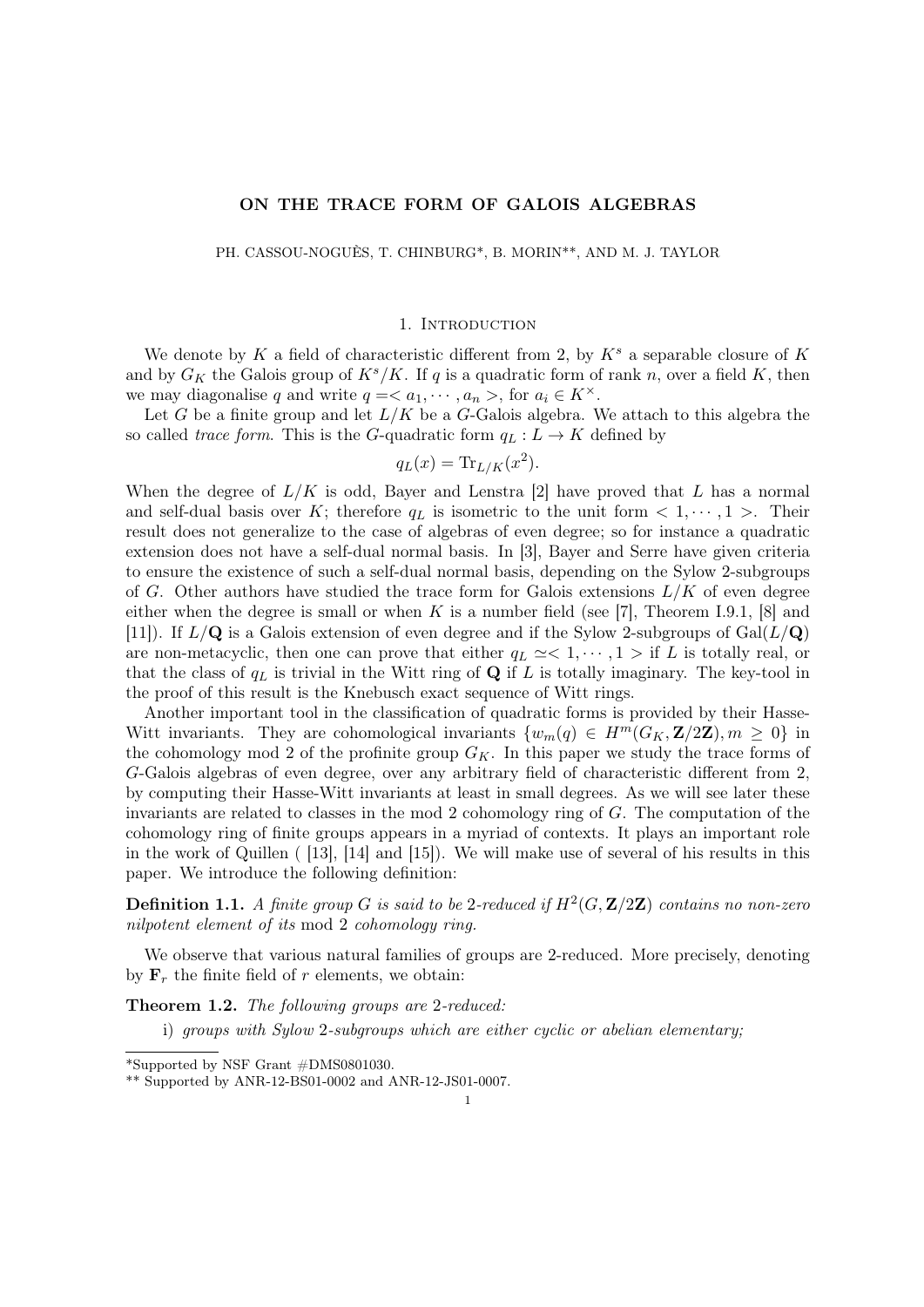- ii) symmetric groups  $S_n$  and alternating groups  $A_n$ ;
- iii) dihedral groups;
- iv) linear groups  $\mathbf{Gl}_n(\mathbf{F}_r), r \equiv 3 \text{ mod } 4;$
- v) orthogonal groups  $\mathbf{O}_n(\mathbf{F}_r), r \equiv 1 \mod 4;$
- vi) the Mathieu group  $M_{12}$ .

**Remarks.** 1) One should note that for most of these groups one knows that  $H^2(G, \mathbf{Z}/2\mathbf{Z}) \neq 0$ 0. This is the case when  $G = A_n, S_n, D_{2^n}$  and  $M_{12}$ .

2) For the sake of simplicity let us call a finite group *reduced* if its mod 2 cohomology ring is reduced. If the groups  $G_1$  and  $G_2$  are reduced, then it follows from the Künneth formula that the same holds for  $G_1 \times G_2$ . This is the case for instance for  $G_1 = (\mathbf{Z}/2\mathbf{Z})^n$  and  $G_2 = D_{2^m}$ . Therefore any product of reduced groups provides us with new families of reduced and so 2-reduced groups. Nevertheless one should note that there exist 2-reduced groups which are not reduced; every cyclic 2-group of order greater than 4 has this property. We now consider  $G = \mathbf{Z}/4\mathbf{Z} \times \mathbf{Z}/2\mathbf{Z}$ . This is a product of 2-reduced groups, however one can prove that  $H^*(G, \mathbf{Z}/2\mathbf{Z}) = \mathbf{F}_2[z, y, x]/(z^2)$  with  $z, y$  having degree 1 and x having degree 2 (see [5], Appendix A) and so one can check that  $H^2(G, \mathbf{Z}/2\mathbf{Z})$  contains non-zero nilpotents elements. We conclude that the product of 2-reduced groups is not in general a 2-reduced group.

3) One can also use the wreath product of groups for constructing large families of 2-reduced groups (see Remarks, Section 3.3)

We now explain how such cohomological considerations relate to the Hasse-Witt invariants of trace forms: indeed this was very much the driving motivation for our results on the mod 2 cohomology ring. So suppose now that  $L/K$  is a G-Galois algebra, defined by a group homomorphism  $\Phi_L: G_K \to G$  and let  $q_L$  be its trace form. Serre's comparison formula (([18], Theorem 1) provides us with the equality :

(1) 
$$
w_2(q_L) = \Phi_L^*(c_G) + (2) \cdot (d_{L/K})
$$

where  $d_{L/K}$  is the discriminant of the K-algebra L and  $\Phi_L^*(c_G)$  is the inverse image by  $\Phi_L$  of  $c_G \in H^2(G, \mathbf{Z}/2\mathbf{Z})$  defined by the group extension

$$
1 \to \mathbf{Z}/2\mathbf{Z} \to \operatorname{Pin}(G) \to G \to 1,
$$

(see (14) Section 4.2 for a precise definition of this extension). We shall prove, under certain assumptions on the order of  $G$ , that when  $G$  is 2-reduced then this group extension is split. Therefore as a consequence of this result and the equality (1) we will obtain:

**Theorem 1.3.** Let G be a 2-reduced group of order n,  $n \equiv 0$  or 2 mod 8. Then for any  $G$ -Galois algebra  $L/K$  one has:

$$
w_2(q_L) = (2) \cdot (d_{L/K}).
$$

**Corollary 1.4.** Let G be a 2-reduced group of order  $n, n \equiv 0 \mod 8$ . We assume that the Sylow 2-subgroups of G are non-cyclic. Then for any  $G$ -Galois algebra  $L/K$  one has:

$$
w_1(q_L) = w_2(q_L) = 0.
$$

We note that Corollary 1.4 can be slightly generalized in the following way:

**Corollary 1.5.** Let G be a group of order  $n, n \equiv 0 \mod 8$  and let S be a Sylow 2-subgroup of G. Suppose that:

i) S is non-cyclic;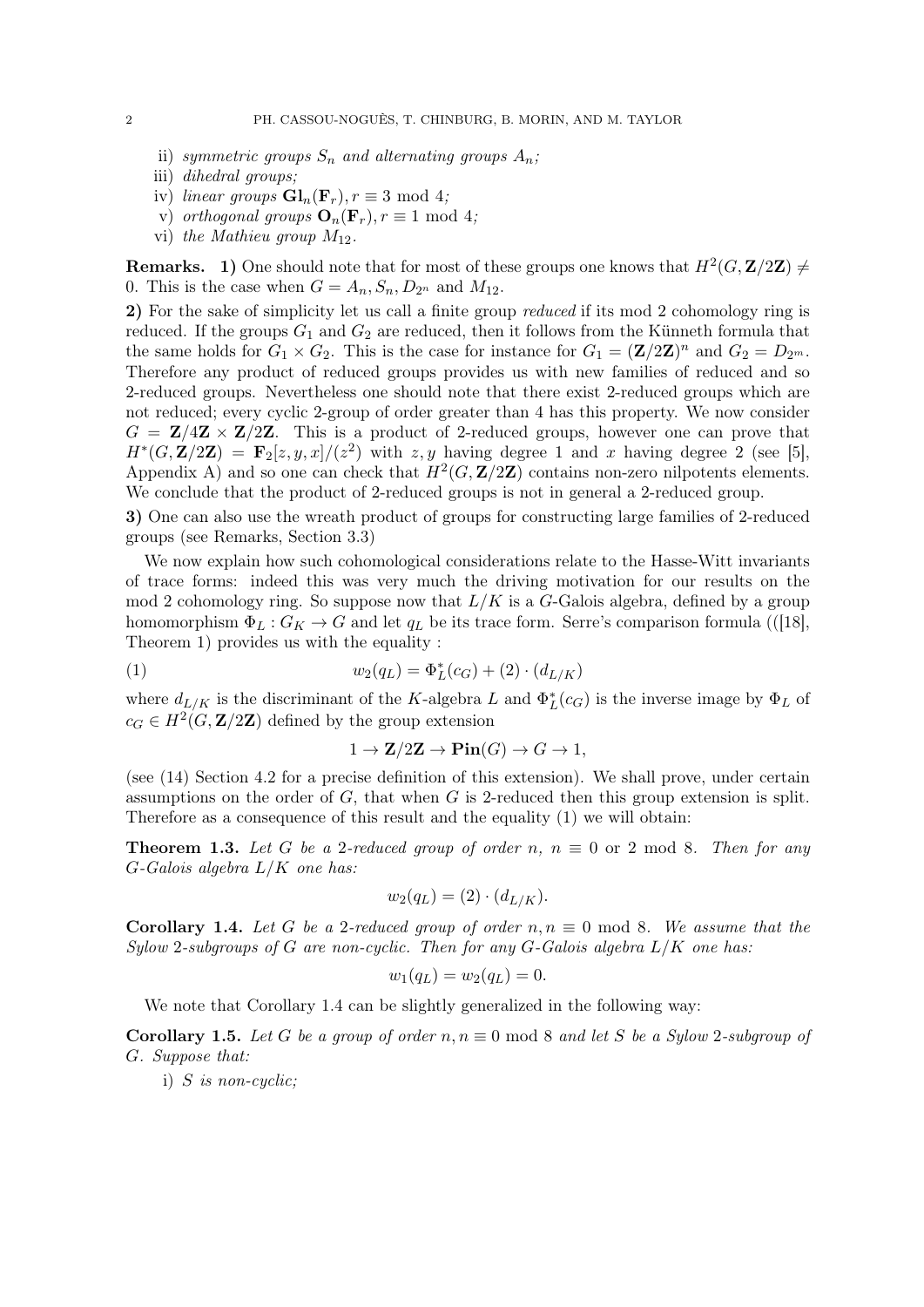ii) S is the Sylow 2-subgroup of some 2-reduced group H. Then for any  $G$ -Galois algebra  $L/K$  one has

$$
w_1(q_L) = w_2(q_L) = 0.
$$

**Remark.** Corollary 1.5 can be useful in cases where G itself is not 2-reduced. Let  $G = S$  be the quaternion group of order 8. We note from the description of the cohomology ring mod 2 of  $G$  ([5], Appendix B) that  $G$  is not 2-reduced. However, since  $G$  can be seen as the Sylow 2-subgroup of the symmetric group  $S_4$ , which is a 2-reduced group, we can apply Corollary 1.5. We conclude that if the Sylow 2-subgroups of a group  $G$  are quaternion groups of order 8, then, for any G-Galois algebra  $L/K$  one has  $w_1(q_L) = w_2(q_L) = 0$ .

If we now take the field  $K$  to be a *global field*, then we can use the Hasse-Minkowski Theorem to deduce from Theorem 1.3 a precise description of the trace form.

**Corollary 1.6.** Let  $K$  be a global function field of characteristic different from 2 and let  $G$  be a 2-reduced group of order n,  $n \equiv 0$  or 2 mod 8. Then for any G-Galois algebra over K one has the following properties:

- i)  $q_L \simeq < 1, \cdots, 1 >$  if the Sylow 2-subgroups of G are non-cyclic;
- ii)  $q_L \simeq < 2, 2d_{L/K}, 1, \cdots, 1 > \text{otherwise.}$

Suppose now that K is a number field. For any infinite place v of K we consider  $L_v =$  $L \otimes_K K_v$ . This is a G-Galois algebra on  $K_v$ . If v is real, since Gal( $\mathbb{C}/\mathbb{R}$ ) is of order 2, then we can associate to  $L_v/K_v$  an element of order 2 of G, which is unique up to conjugacy (see Section 2.1), and that we denote by  $\sigma(L_v)$ .

Corollary 1.7. Let K be a number field and let G be a 2-reduced group of order n,  $n \equiv$ 0 mod 8. We assume that the Sylow 2-subgroups of G are non-cyclic. Then for any G-Galois algebra  $L/K$  the following properties are equivalent:

- i) The trace form  $q_L$  is isometric to the unit form  $\langle 1, \dots, 1 \rangle$ ;
- ii)  $\sigma(L_v) = 1$  for any real place v of K.

**Corollary 1.8.** Let G be a 2-reduced group of order n,  $n \equiv 0 \mod 8$ . We assume that the Sylow 2-subgroups of G are non-cyclic. Then the trace form of any G-Galois algebra over a totally imaginary number field is isomorphic to the unit form  $\langle 1, \dots, 1 \rangle$ .

**Remark.** Clearly if G is of odd order, then obviously  $H^{i}(G, \mathbf{Z}/2\mathbf{Z}) = \{1\}$  for all positive *i*; this is the situation considered in [2]. This leads us to consider the situation in Corollary 1.7 with the stronger hypotheses

$$
H^1(G, \mathbf{Z}/2\mathbf{Z}) = H^2(G, \mathbf{Z}/2\mathbf{Z}) = 0.
$$

In this case, then ii) is also equivalent to  $L$  having a self-dual normal basis ([3] Theorem 3.2.1.). We note that under our weaker hypotheses we may obtain Galois algebras which have a self-dual basis but do not have a self-dual normal basis. This is in particular the case for any G-Galois algebra over an imaginary quadratic field when  $G = S_n$ ,  $n \geq 4$ .

Let  $L/\mathbf{Q}$  be a Galois algebra of rank n and let  $v_{\infty}$  be the archimedean place of **Q**. If  $\sigma(L_{v_{\infty}}) = 1$  then  $L_{v_{\infty}}/R$  is split and so  $L/Q$  is totally real; if  $\sigma(L_{v_{\infty}}) \neq 1$ , then  $L_{v_{\infty}}/R$  is the product of  $n/2$  copies of **C** and so  $L/\mathbf{Q}$  is totally imaginary. We set  $d_L := d_{L/\mathbf{Q}}$ . If q and q' are quadratic forms then we denote their direct orthogonal sum by  $q \oplus q'$  and the direct orthogonal sum of s copies of q by  $s \otimes q$ .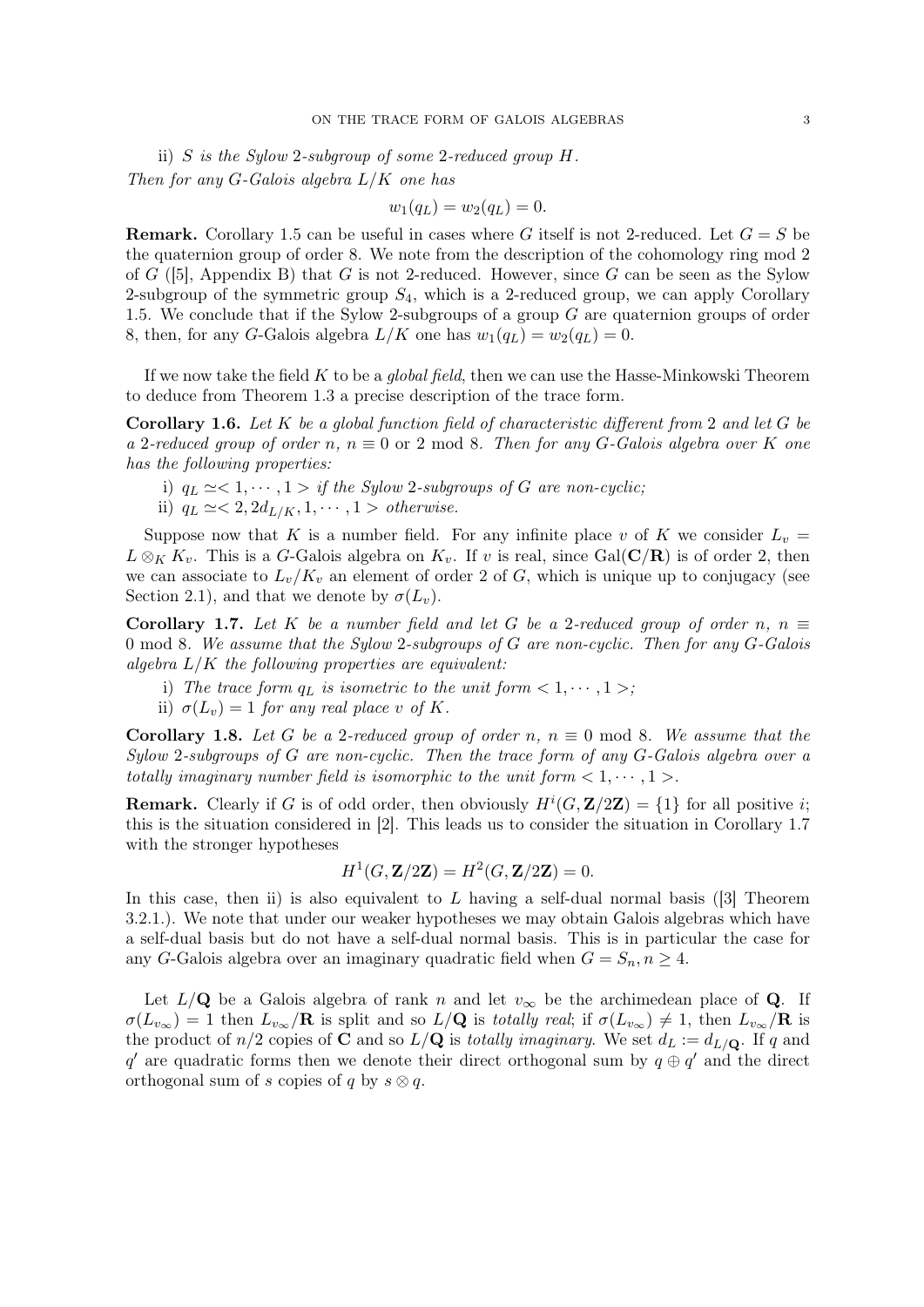**Corollary 1.9.** Let G be a 2-reduced group of order n,  $n \equiv 0$  or 2 mod 8 and let S be a Sylow 2-subgroup of G. Then for any G-Galois algebra  $L/\mathbf{Q}$  we have:

- i)  $q_L \simeq < 1, \cdots, 1 > if L$  is totally real and S is non-cyclic;
- ii)  $q_L \approx \frac{n}{2} \otimes 1, -1$  > and  $w_i(q_L) = \left(\frac{n}{i}\right), i \geq 3$  if L is totally imaginary and S is non-cyclic;
- iii)  $q_L \simeq < 2, 2d_L, 1, \cdots, 1 > if L$  is totally real and S is cyclic;
- iv)  $q_L \simeq (\frac{n}{2} 1) \otimes < 1, -1 > \oplus < (-1)^{(\frac{n}{2} 1)} 2, 2d_L >$ , if L is totally imaginary and S is cyclic.

The computation of the Hasse-Witt invariants of  $q<sub>L</sub>$  in ii) follows immediately from the description of  $q_L$  and the observation that for  $i \geq 3$  the cup product of *i*-times the class of  $(-1) \in H^1(G_{\mathbf{Q}}, \mathbf{Z}/2\mathbf{Z})$  is the non trivial class of  $H^i(G_{\mathbf{Q}}, \mathbf{Z}/2\mathbf{Z}) \simeq \mathbf{Z}/2\mathbf{Z}$ . In particular it follows from the equality  $w_i(q_L) = \binom{\frac{n}{2}}{2}$  that  $w_i(q_L) = 0$  for  $i \geq 3$  and odd. The triviality of the Hasse-Witt invariants for i odd can also be deduced from the triviality of  $w_1(q_L)$ , which is true since S is non-cyclic (see Proposition 4.1), and the equality  $w_1(q) \cdot w_{i-1}(q) = w_i(q)$  for any Galois algebra  $L/K$  and any odd integer i (see [10], (19.3)).

**Example 1.10.** 1) The splitting field of the polynomial  $X^4 - X^3 - 4X - 1$  is a totally real Galois extension of  $\bf{Q}$  with Galois group  $S_4$ ; hence its trace form is isometric to the unit form.

2) The splitting field of  $X^4 - 2X^2 - 4X - 1$  is a totally imaginary Galois extension of Q, with Galois group  $S_4$ ; hence its trace form is isometric to  $12 \otimes <1, -1>$ .

To complete the study of the trace form we add in Section 5 a brief proof of a slight generalization of Conner and Perlis result ([7], Theorem I.9.1).

**Proposition 1.11.** Let K be a global field and let  $L/K$  be a G-Galois algebra. Assume that the Sylow 2-subgroups of G are non-metacyclic. Then

- i) If  $K$  is a function field of characteristic different from 2 then the trace form is isometric to the unit form.
- ii) If  $K = \mathbf{Q}$ , the following assertions are equivalent:
	- a) The trace form  $q_L$  is isometric to the unit form  $\langle 1, \dots, 1 \rangle$ ;
	- b) L is totally real.

We now describe the structure and the content of the paper. In Section 2 we recall some basic properties of Galois algebras and Hasse-Witt invariants of quadratic forms. Section 3 is dedicated to the study of 2-reduced groups and contains the proof of Theorem 1.2. In Section 4 we compute the Hasse-Witt invariants of degree 1 and 2 of the trace form of G-Galois algebras when the group  $G$  is 2-reduced; we prove Theorem 1.3 and some of its corollaries. In Section 5 we assume that the base field  $K$  is a global field and we prove some corollaries of Theorem 1.3 in this case. Finally, in the last section, we show how our results apply to a geometric set-up where we replace Galois algebras by Galois covers of schemes.

# 2. Preliminaries

We recall that in this paper K is a field of characteristic different from 2,  $K^s$  is a separable closure of K and  $G_K$  is the Galois group  $Gal(K^s/K)$ .

2.1. Galois algebras. Let G be a finite group. A G-Galois algebra over K is an etale  $K$ algebra L of degree  $n = |G|$ , endowed with an action of G such that the action of G on  $X(L) =$  Hom<sup>alg</sup> $(L, K^s)$  is simply transitive. The group  $G_K$  acts by composition on  $X(L)$ .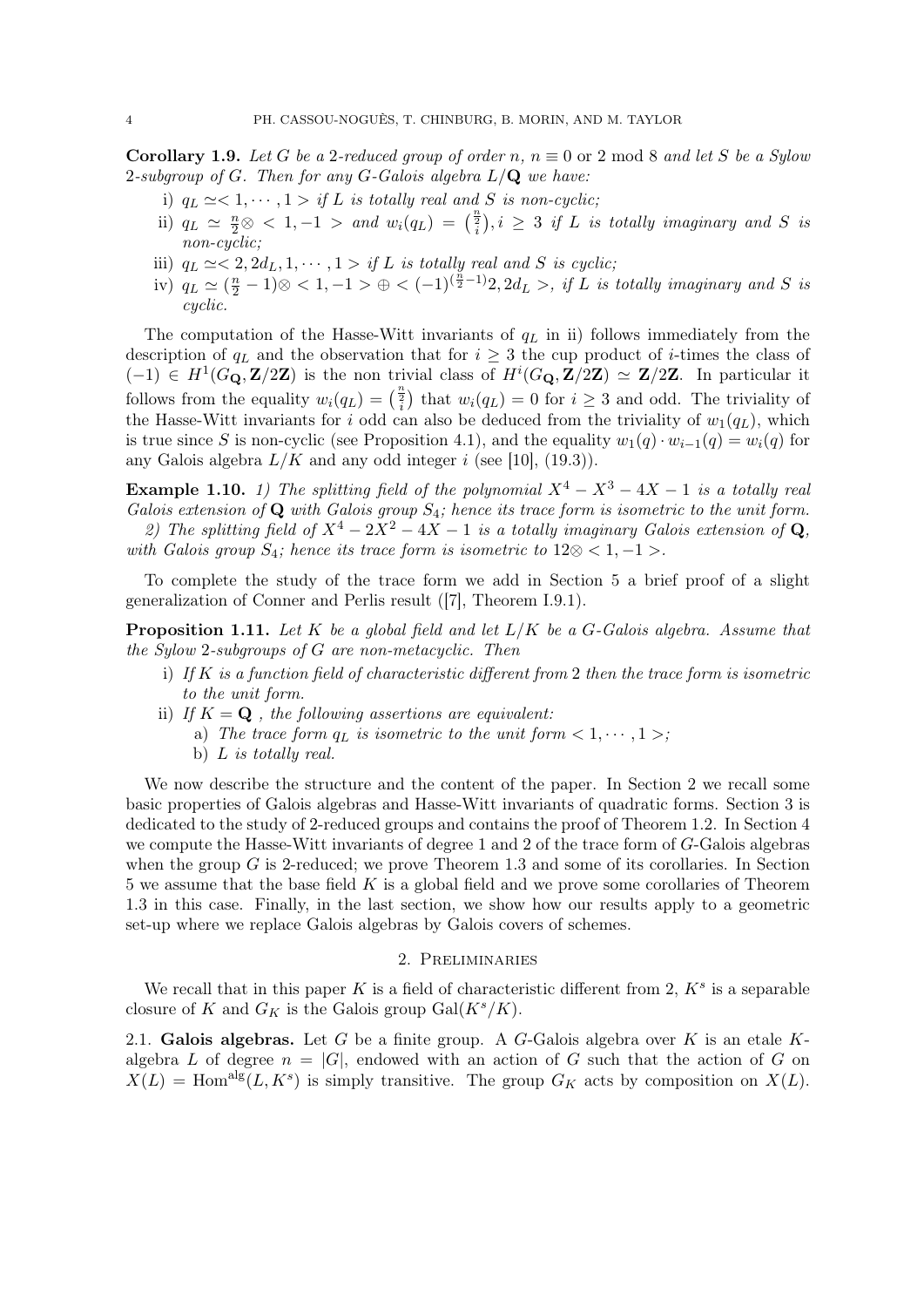Fixing an element  $\chi \in X(L)$  we attach to L a group homomorphism  $\Phi_L : G_K \to G$  defined by

(2) 
$$
\omega \chi = \chi \Phi_L(\omega) \,\forall \omega \in G_K.
$$

We note that  $\Phi_L$  is independant of the choice of  $\chi$  up to conjugacy. If we denote by E the subfield  $\chi(L)$  of  $K^s$ , then E is a Galois extension of K, with Galois group Im( $\Phi_L$ ), and the algebra L is K-isomorphic to the product of m copies of E where m is the index of  $\text{Im}(\Phi_L)$ in G. This implies an isometry

$$
(3) \t\t q_L \simeq m \otimes q_E
$$

of quadratic forms. Indeed when  $\Phi_L$  is surjective the G-algebra L is a Galois extension of K with Galois group G. In the case where  $K = \mathbf{R}$ , the group  $G_K$  is of order 2 and so  $\Phi_L$  is defined, up to conjugacy, by an element  $\sigma(L) \in G$  such that  $\sigma(L)^2 = 1$ .

We denote by  $S(G)$  the group of permutations of G and by  $f : G \to S(G)$  the group homomorphism induced by the action of  $G$  on itself by left multiplication. We may identify G and  $X(L)$  as sets via the map  $g \to \chi g$ . Under this identification the action of  $G_K$  on  $X(L)$ provides us with a group homomorphism

(4) 
$$
\varphi_L: G_K \longrightarrow S(G)
$$

$$
\omega \longmapsto (g \to \Phi_L(\omega)g)
$$

which is the composition of  $\Phi_L$  with f. Identifying G with  $[1, \dots, n]$  then f and  $\varphi_L$  become respectively group homomorphisms  $f: G \to S_n$  and  $\varphi_L: G_K \to S_n$ .

2.2. Hasse-Witt invariants. If q is a non-degenerate quadratic form of rank n over  $K$ , we choose a diagonal form  $\lt a_1, \cdots, a_n >$  of q with  $a_i \in K^\times$ , and consider the cohomology classes

$$
(a_i) \in K^{\times}/(K^{\times})^2 \simeq H^1(G_K, \mathbb{Z}/2\mathbb{Z}).
$$

For  $1 \leq m \leq n$ , the m-th Hasse-Witt invariant of q is defined to be

(5) 
$$
w_m(q) = \sum_{1 \le i_1 < \dots < i_m \le n} (a_{i_1}) \cdots (a_{i_m}) \in H^m(G_K, \mathbb{Z}/2\mathbb{Z})
$$

where  $(a_{i_1}) \cdots (a_{i_m})$  is the cup product. Furthermore we set  $w_0(q) = 1$  and  $w_m(q) = 0$ for  $m > n$ . It can be shown that  $w_m(q)$  does not depend on the choice of the particular diagonalisation of q.

In the case where  $L/K$  is a G-Galois algebra as considered in Section 2.1, it follows from the Whitney formula for the Hasse-Witt invariants of quadratic forms that (3) implies the equalities:

(6) 
$$
w_1(q_L) = m w_1(q_E)
$$
 and  $w_2(q_L) = {m \choose 2} w_1(q_E) \cdot w_1(q_E) + m w_2(q_E)$ .

### 3. 2-reduced groups

3.1. The 2-lift property. For a finite group  $G$  we consider the group extensions of  $G$  by  $\mathbf{Z}/2\mathbf{Z}$ :

$$
1 \to \mathbf{Z}/2\mathbf{Z} \to G' \to G \to 1.
$$

The isomorphism classes of such extensions correspond bijectively to the group  $H^2(G, \mathbf{Z}/2\mathbf{Z})$ . An extension is *split* if it corresponds to the zero class of  $H^2(G, \mathbf{Z}/2\mathbf{Z})$ . In that case G' is isomorphic to the direct product  $\mathbf{Z}/2\mathbf{Z} \times G$ .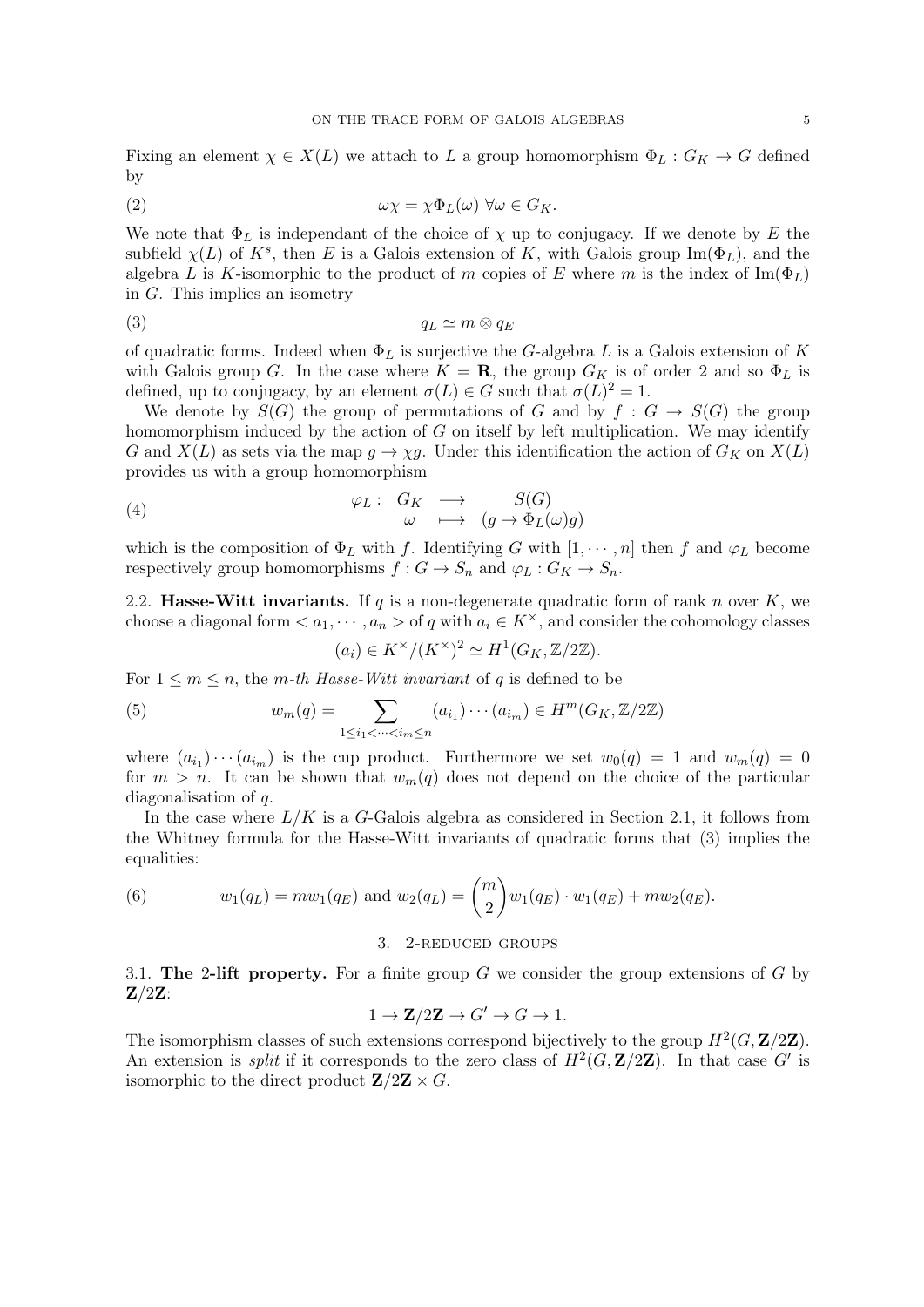For a subgroup H of G we let  $res_H^G$  denote the restriction map

$$
H^2(G, \mathbf{Z}/2\mathbf{Z}) \to H^2(H, \mathbf{Z}/2\mathbf{Z}).
$$

Let  $S$  be the set of subgroups of  $G$  of order 2. We consider the group homomorphism

(7) 
$$
s_G: H^2(G, \mathbf{Z}/2\mathbf{Z}) \longrightarrow \prod_{T \in \mathcal{S}} H^2(T, \mathbf{Z}/2\mathbf{Z})
$$

$$
x \longmapsto (res_T^G(x))_{T \in \mathcal{S}}
$$

**Definition 3.1.** An extension of G by  $\mathbb{Z}/2\mathbb{Z}$  is said to have the 2-lift property if it defines an element of  $\text{Ker}(s_G)$ . Similarly an element of  $H^2(G, \mathbf{Z}/2\mathbf{Z})$  is said to have the 2-lift property if it belongs to  $\text{Ker}(s_G)$ .

.

We note that the terminology is justified by the following tautological lemma:

Lemma 3.2. The following assumptions are equivalent:

- (1)  $1 \rightarrow \mathbb{Z}/2\mathbb{Z} \rightarrow G' \rightarrow G \rightarrow 1$  has the 2-lift property;
- (2) every element of G of order 2 has a lift in  $G'$  of order 2.

**Remark.** It follows from the properties of the restriction map that for any subgroup  $H$  of  $G$ we have the inclusion:

(8) 
$$
res_H^G(\text{Ker}(s_G)) \subset \text{Ker}(s_H).
$$

3.2. A cohomological characterization. In this section we shall be particularly interested by the groups G such that  $Ker(s_G) = 0$ , namely the groups G such that the split extension is the unique extension of G by  $\mathbb{Z}/2\mathbb{Z}$  which has the 2-lift property. We recall that a finite group G is said to be 2-reduced group if  $H^2(G, \mathbf{Z}/2\mathbf{Z})$  contains no non-zero nilpotent of  $H^*(G, \mathbf{Z}/2\mathbf{Z})$ .

**Theorem 3.3.** Let  $G$  be a finite group. Then the following assumptions are equivalent:

- (1)  $Ker(s_G) = 0$ ;
- (2) the group G is 2-reduced.

Proof. The proof of the theorem is an immediate consequence of the following lemma:

**Lemma 3.4.** Let x be an element of  $H^2(G, \mathbf{Z}/2\mathbf{Z})$ . Then the following properties are equivalent:

- (1) x is a nilpotent element of the cohomological ring  $H^*(G, \mathbf{Z}/2\mathbf{Z})$ ;
- (2) x has the 2-lift property.

*Proof.* Let  $x \in H^2(G, \mathbf{Z}/2\mathbf{Z})$  be a nilpotent element of  $H^*(G, \mathbf{Z}/2\mathbf{Z})$ . For  $T \in \mathcal{S}$ , the even degree subring  $H^{2*}(T,\mathbf{Z}/2\mathbf{Z})$  of  $H^{*}(T,\mathbf{Z}/2\mathbf{Z})$  is isomorphic to the polynomial ring  $\mathbb{F}_{2}[z_{2}]$  in one variable, generated by the generator  $z_2$  of  $H^2(T, \mathbf{Z}/2\mathbf{Z})$ . Since this ring is reduced, we conclude that  $res_T^G(x) = 0$  and so that x, by definition, has the 2-lift property. We now consider an element  $x \in H^2(G, \mathbf{Z}/2\mathbf{Z})$  having the 2-lift property. It follows from (8) that for any abelian 2-elementary subgroup  $H$ , then  $res_H^G(x)$  has the 2-lift property. We now have:

**Lemma 3.5.** For any elementary abelian 2-group H, then we have  $\text{Ker}(s_H) = 0$ .

*Proof.* Suppose that  $1 \rightarrow \mathbb{Z}/2\mathbb{Z} \rightarrow H' \rightarrow H \rightarrow 1$  is an exact sequence having the 2-lift property. Then any h of H' is the lift of an element of H and so satifies  $h^2 = 1$ . Therefore H' is an abelian 2-elementary group and the sequence is split.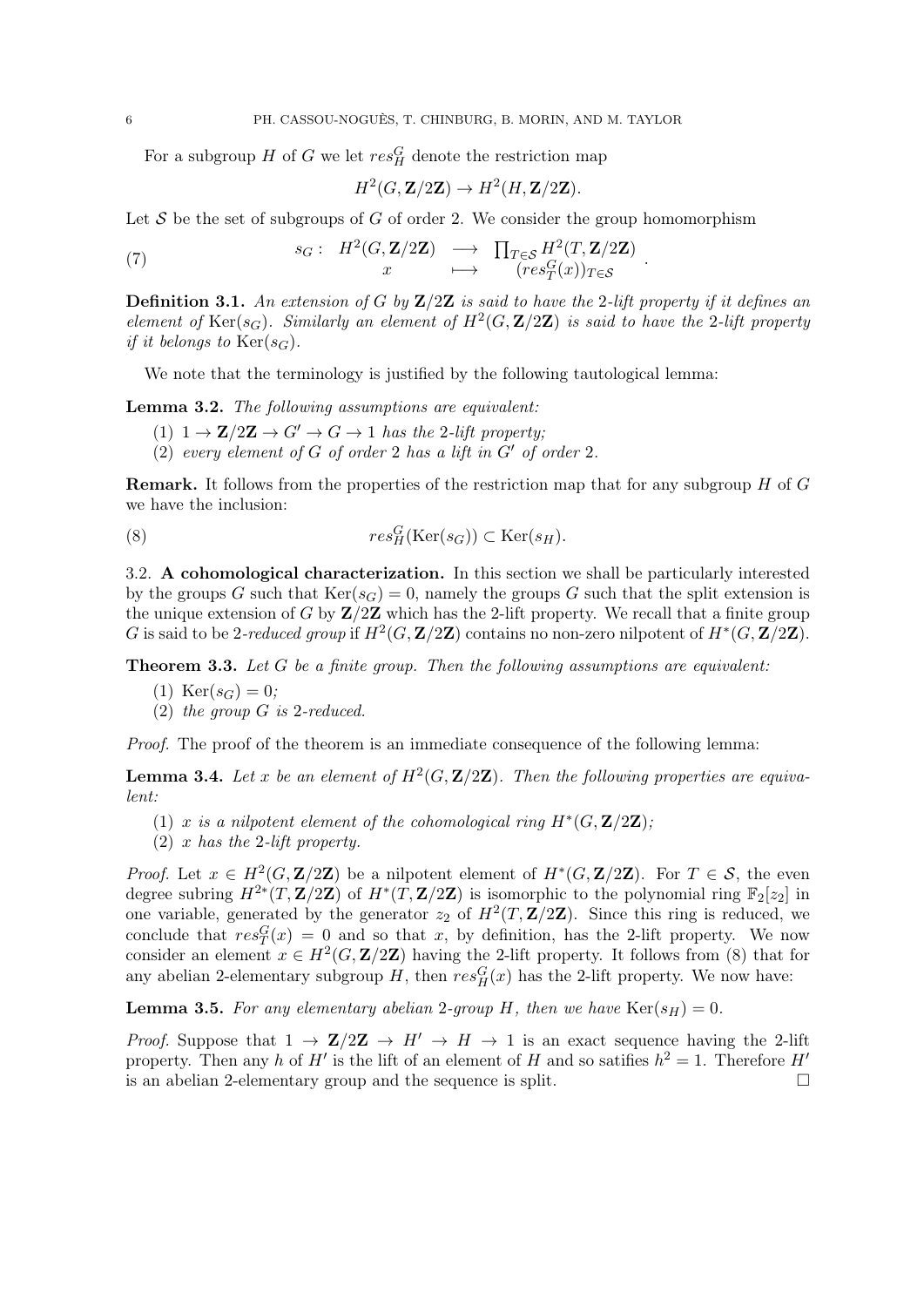It follows from Lemma 3.5 that  $res_H^G(x) = 0$  for any abelian 2-elementary subgroup. By a theorem of Quillen [12] we know that every element  $x \in H^*(G, \mathbf{Z}/2\mathbf{Z})$  which restricts to zero on any elementary abelian 2-subgroup of  $G$  is nilpotent. Therefore we conclude that  $x$  is nilpotent. This completes the proof of Lemma 3.4.  $\Box$ 

**Remark.** We note that if G is the abelian elementary group  $(\mathbf{Z}/2\mathbf{Z})^n$  the cohomological ring  $H^*(G, \mathbf{Z}/2\mathbf{Z})$  is a polynomial ring  $\mathbb{F}_2[x_1, ..., x_n]$  and then, as expected, has no non zero nilpotent element.

It is useful to note the following result:

**Corollary 3.6.** Let  $G$  be a finite group. Suppose that the Sylow 2-subgroups of  $G$  are 2-reduced then G is 2-reduced.

*Proof.* Let S be a Sylow 2-subgroup of G. The group S being 2-reduced, it follows from  $(8)$ that

$$
res_S^G(\text{Ker}(s_G)) \subset \text{Ker}(s_S) = 0.
$$

Since the index of S in G is odd, the restriction map is an injection and so  $\text{Ker}(s_G)$ ) = 0.  $\Box$ 

3.3. Proof of Theorem 1.2. Our aim is to check that every group appearing in Theorem 1.2 is 2-reduced. It follows from Corollary 3.6 that in order to prove i) it suffices to prove that cyclic or abelian elementary 2-groups are 2-reduced. The case of abelian elementary 2-groups has been treated in Lemma 3.5. Let

(9) 
$$
1 \to \mathbf{Z}/2\mathbf{Z} \stackrel{i}{\to} G' \stackrel{s}{\to} G \to 1
$$

be an extension with the 2-lift property. We set  $\text{im}(i) = T = \{e, t\}.$ 

**Lemma 3.7.** Assume that G is a 2-group. Then for any cyclic subgroup V of G the subgroup  $s^{-1}(V)$  is abelian and equal to a direct product of T by a subgroup U of G'.

*Proof.* Since T is a central subgroup of  $s^{-1}(V)$  such that  $s^{-1}(V)/T$  is cyclic then  $s^{-1}(V)$  is an abelian group. Take a generator v of V and take U as the subgroup generated by a lift  $u$ of  $v$ . Since the extension has the 2-lift property then  $U$  is a cyclic group of order equal to the order of V which does not contain t. We conclude that  $s^{-1}(V)$  is the direct product of the subgroup U and T.

When G is a cyclic 2-group we may use Lemma 3.7 with  $V = G$  and conclude that every extension of G with the 2-lift property is split.

In order to study extensions of G having the 2-lift property, Theorem 3.3 leads us to study more precisely the cohomology algebra  $H^*(G, \mathbf{Z}/2\mathbf{Z})$ . Following Quillen [13] we shall say that a family  $\{H_i\}_{i\in I}$  of subgroups of G is a detecting family, if the map

$$
H^*(G,{\bf Z}/2{\bf Z})\to \prod_{i\in I} H^*(H_i,{\bf Z}/2{\bf Z})
$$

given by the restriction homomorphisms is injective. Since the 2-lift property is stable under any restriction map we deduce that any group which has a detecting family of 2-reduced subgroups is 2-reduced. This is precisely the case for symmetric, dihedral, linear groups  $\mathbf{Gl}_n(\mathbf{F}_r)$ , orthogonal groups  $\mathbf{O}_n(\mathbf{F}_r)$ , and  $M_{12}$  where the family of elementary abelian 2subgroups provides us with a family of detecting groups (see [13], Corollary 3.5, Theorem 4.3

 $\Box$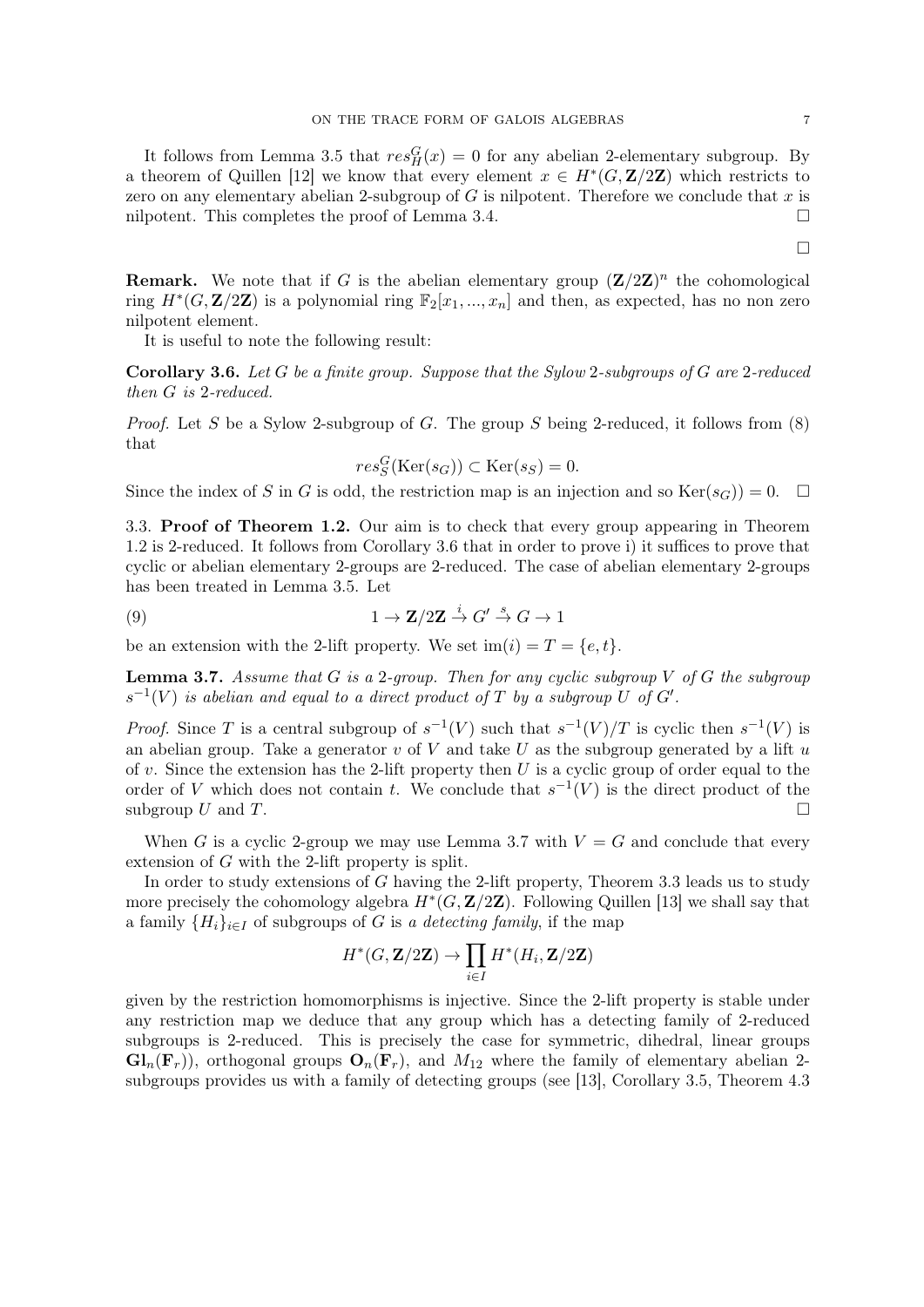(4-5) and Lemma 4.6, [15], Lemma 13 and [1], VIII, Section 3.) which, according to Lemma 3.5, are 2-reduced.

Suppose now that G is the alternating group  $A_n$ ,  $n \geq 4$ . We know ([18], Section 1.5) that the unique non trivial class of  $H^2(A_n, \mathbf{Z}/2\mathbf{Z})$  is the restriction  $res_{A_n}^{S_n}(s_n)$  where  $s_n \in H^2(S_n, \mathbf{Z}/2\mathbf{Z})$ corresponds to the extension

(10) 
$$
1 \to \mathbf{Z}/2\mathbf{Z} \to \tilde{S}_n \to S_n \to 1
$$

which is characterized by the property that transpositions in  $S_n$  lift to elements of order 2, while products of two disjoint transpositions lift to elements of order 4. We conclude that  $res_{A_n}^{S_n}(s_n)$  does not have the 2-lift property since a product of two disjoint transpositions has a lift of order 4. Hence  $A_n$  is 2-reduced. This completes the proof of the theorem. **Remarks.** 1) We can also deduce that  $S_n$  is a 2-reduced group from the description of  $H^2(S_n, \mathbf{Z}/2\mathbf{Z})$  given in [16]. This group is a non-cyclic group of order 4 for  $n \geq 4$ . The first of the three non-trivial extensions is the extension

 $1 \to \mathbf{Z}/2\mathbf{Z} \to \tilde{S}_n \to S_n \to 1$ 

given in (10) above. The second such extension is the extension

$$
1 \to \mathbf{Z}/2\mathbf{Z} \to S'_n \to S_n \to 1
$$

which is obtained by pulling back, via the sign character  $\varepsilon_n : S_n \to \mathbb{C}^\times$ , the Kummer sequence

(11) 
$$
1 \to \mathbf{Z}/2\mathbf{Z} \simeq \pm 1 \to \mathbf{C}^{\times} \to \mathbf{C}^{\times} \to 1,
$$

induced by squaring on  $\mathbb{C}^{\times}$ . We prove that in this case the lift in  $S'_n$  of any transposition in  $S_n$  has order 4. The third and final such extension is the extension

$$
1 \to \mathbf{Z}/2\mathbf{Z} \to S_n'' \to S_n \to 1
$$

which represents the class of the sum of the two previous ones in  $H^2(S_n, \mathbf{Z}/2\mathbf{Z})$ . By the definition of Baer sums, we may describe  $S_n''$  and prove that any lift in  $S_n''$  of a transposition in  $S_n$  has order 4. Therefore we conclude that the unique extension of  $S_n$  by  $\mathbb{Z}/2\mathbb{Z}$  having the 2-lift property is the split extension and so that  $S_n$  is 2-reduced.

2) Let G be a group and let  $G \int \mathbf{Z}/2\mathbf{Z}$  be the wreath product. Recall that  $G \int \mathbf{Z}/2\mathbf{Z}$  is the semi-direct product  $G^2 \rtimes \mathbf{Z}/2\mathbf{Z}$  where  $\mathbf{Z}/2\mathbf{Z}$  is identified with the symmetric group  $S_2$  and acts on  $G<sup>2</sup>$  by permuting the factors. Suppose that the set of elementary abelian 2-subgroups is a detecting family for the group  $G$ . Then it follows from a theorem of Quillen (see [1], Theorem 4.3) that the same property holds for the wreath product  $G \int \mathbf{Z}/2\mathbf{Z}$ . Therefore we conclude that every group  $G \int \mathbf{Z}/2\mathbf{Z} \int ... \int \mathbf{Z}/2\mathbf{Z}$  is 2-reduced.

3) We know from Theorem 1.2 that amongst the groups of order 8 the cyclic group, the elementary abelian 2-group and the dihedral group are 2-reduced. One should note that on the contrary the quaternion group and the abelian group  $\mathbb{Z}/4\mathbb{Z} \times \mathbb{Z}/2\mathbb{Z}$  are not. Let us treat as an example the case of the quaternion group. Let  $G'$  be the semi-direct product of two cyclic groups of order 4 defined by the presentation

$$
\langle u_1, u_2 \, | u_1^4 = u_2^4 = e, u_2 u_1 u_2^{-1} = u_1^{-1} \rangle.
$$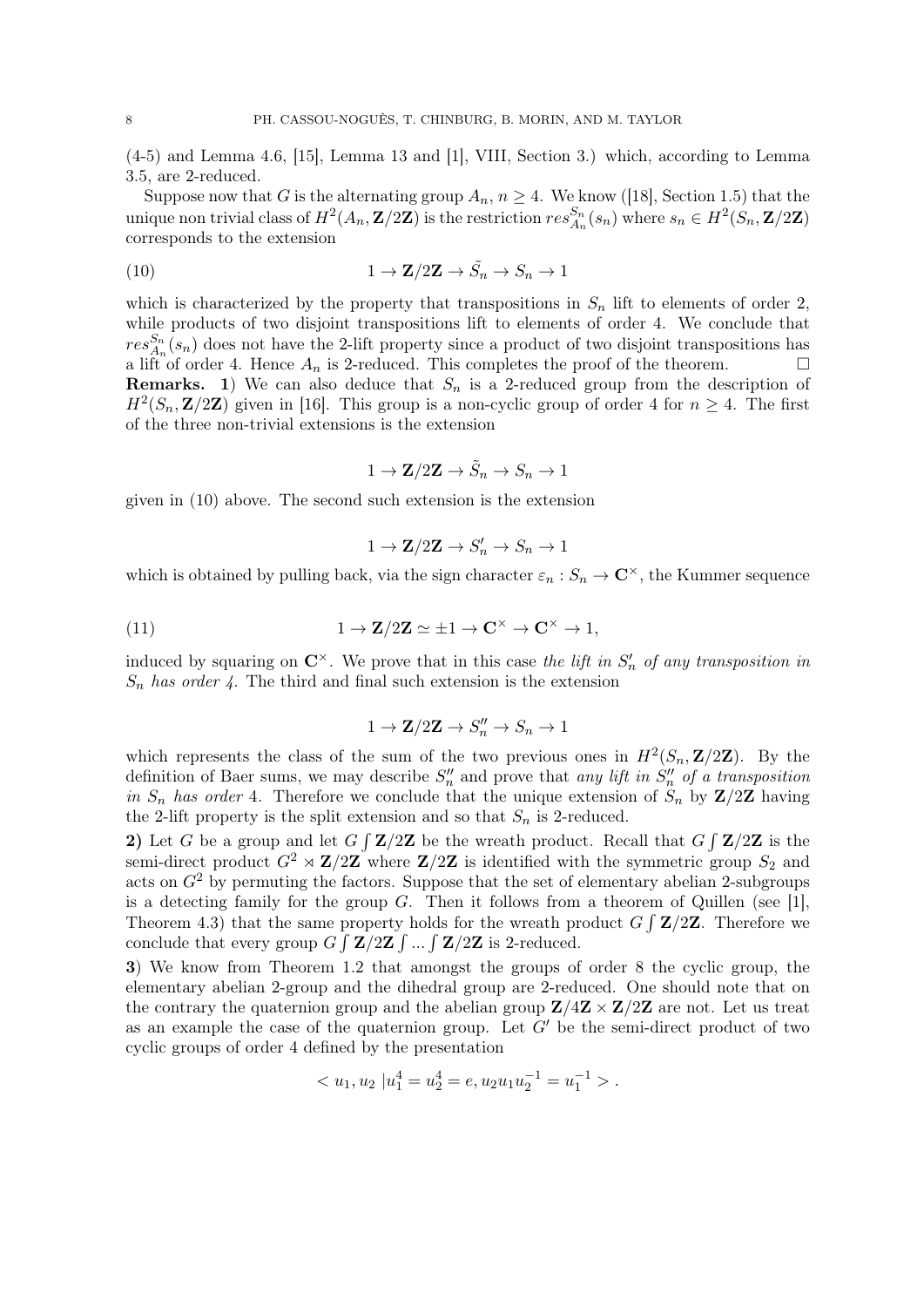One notes that  $u_1^2, u_2^2$  and  $u_1^2u_2^2$  are the elements of order 2 of G' and that  $Z(G') = \{e, u_1^2, u_2^2, u_1^2u_2^2\}$ is the center of  $G'$ . We set  $T = \{e, u_1^2 u_2^2\}$  and  $G = G'/T$  and we consider the exact sequence

(12) 
$$
1 \to T \to G' \to G \to 1.
$$

The group G is the quaternion group of order 8 and the extension  $(12)$  has the 2-lift property. One checks that every subgroup  $H$  of  $G'$  of order 8 contains at least 2 distinct elements of order 2. Therefore H contains  $Z(G')$  and is commutative since  $H/Z(G')$  is cyclic. We conclude that  $G'$  does not contain any quaternion subgroup of order 8 and so that  $(12)$  is not split.

## 4. Hasse-Witt invariants of the trace form

In this section we consider a  $G$ -Galois algebra where  $G$  is a finite group and we denote its trace form by q<sub>L</sub>. We attach to  $L/K$  the group homomorphisms  $\Phi_L : G_K \to G$  and  $\varphi_L: G_K \to S_n$  introduced in Section 2. We recall that  $\varphi_L$  is the composition of  $\Phi_L$  with the group homomorphism  $f: G \to S_n$  induced by left multiplication of G on itself. Our aim is to compute the Hasse-Witt invariants of the trace form  $q_L$ .

4.1. The invariant  $w_1(q_L)$ . The discriminant of the form  $q_L$  is by definition the discriminant  $d_{L/K}$  of the etale algebra  $L/K$ . The Hasse-Witt invariant  $w_1(q_L)$  is the class  $(d_{L/K})$  defined by this discriminant in  $H^1(G_K, \mathbf{Z}/2\mathbf{Z})$ . As a group homomorphism  $G_K \to \mathbf{Z}/2\mathbf{Z}$  it is the composition  $\varepsilon_n \circ \varphi_L$  where  $\varepsilon_n : S_n \to {\pm 1} \simeq {\bf Z}/2{\bf Z}$  is the signature map. Thus,  $w_1(q_L) = 0$ if and only if  $f(\text{Im}(\Phi_L)) \subset A_n$ . Indeed this will be always the case if the order of G is odd. We now consider the case where the rank of  $L/K$  is even. The following proposition is well known at least for Galois extensions (see [7] Theorem 1.3.4.)

**Proposition 4.1.** L/K be a G-Galois algebra of finite even degree. Then  $w_1(q_L) = 0$  if and only if one of the following assumptions is satisfied:

- (1) the Sylow 2-subgroups of  $G$  are non-cyclic;
- (2) the index of  $\text{Im}(\Phi_L)$  in G is even.

Proof. We start by proving a lemma.

**Lemma 4.2.** Let G be a finite group of even order n then the following properties are equivalent:

 $(1)$  Im $(f) \subset A_n$ ;

(2) the Sylow 2-subgroups of G are non-cyclic.

*Proof.* We write  $n = 2^a n'$  with  $a \ge 1$  and  $n'$  odd. Let  $g \in G$  be an element of 2-power order,  $2^b$  say,  $b \le a$ . Each orbit of  $\tilde{g} := f(g)$  acting on  $[1, ..., n]$  is of length  $2^b$  and so  $\tilde{g}$  decomposes into a product of  $2^{a-b}n'$  disjoint cycles of length  $2^b$ . Therefore we deduce that

$$
\varepsilon_n(\tilde{g}) = (-1)^{(2^b - 1)2^{a - b}n'} = (-1)^{(n - 2^{a - b}n')}.
$$

We conclude that if the 2-Sylow subgroups of  $G$  are not cyclic the image by  $f$  of any 2-power order element of G belongs to  $A_n$  and so that Imf  $\subset A_n$ , whereas, if the 2-Sylow subgroups of G are cyclic, then the signature of the image by f of any element of order  $2^a$  is odd.

Following the proof of the Lemma we observe that  $w_1(q_L) = 0$  if and only if  $\text{Im}(\Phi_L)$  does not contain any element of order  $2<sup>a</sup>$  that is to say if and only if (1) or (2) is satisfied.

 $\Box$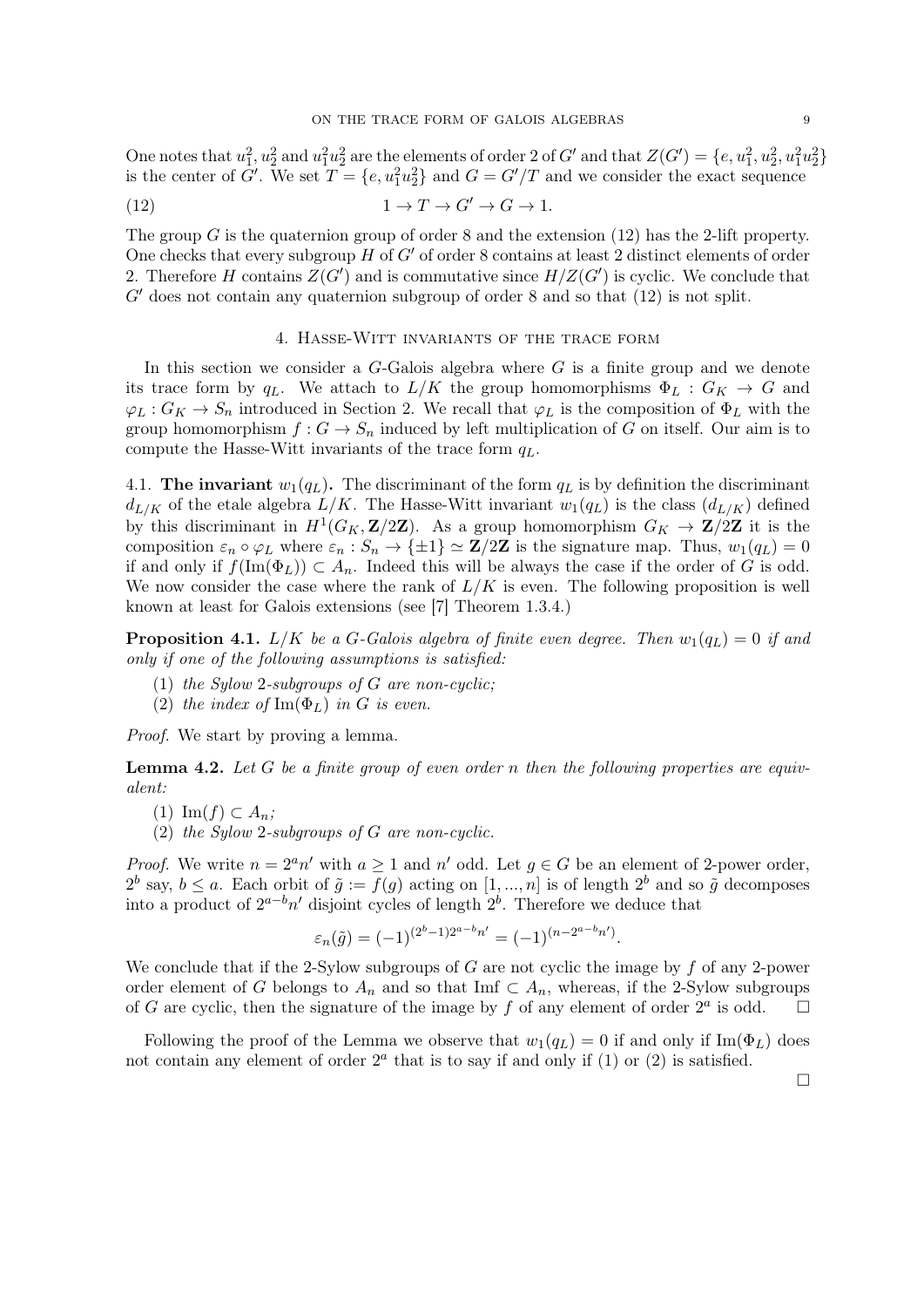**Corollary 4.3.** Let  $L/K$  be a G-Galois algebra of either odd degree or of even degree, satisfying the assumptions of Proposition 4.1; then  $w_i(q_L) = 0$  if i is odd.

Proof. The result is an immediate consequence of Proposition 4.1 since we know that for any non-degenerate quadratic form and any odd integer  $i$  the following equality holds:

$$
w_1(q)\cdot w_{i-1}(q)=w_i(q)
$$

(see [10], (19.3)).

4.2. The group  $\text{Pin}(G)$ . Let  $(V, q)$  be a quadratic form over K. We denote the Clifford algebra of q by  $Cl(q)$ . Recall that this is the quotient algebra  $T(V)/J(q)$ , here  $T(V)$  is the tensor algebra of V and  $J(q)$  is the two-sided ideal of  $T(V)$  generated by the elements  $x \otimes x - q(x)1$  when x runs through the elements of V. We shall view V as embedded in  $Cl(q)$ in the natural way. If we write  $q = \langle a_1, \dots, a_n \rangle$  with orthogonal basis  $\{e_1, \dots, e_n\}$ , then  $Cl(q)$  is generated as an algebra by the  $e_i$ 's, with relations

$$
e_i^2 = a_i, e_i e_j = -e_j e_i, \text{if } i \neq j.
$$

The Clifford group  $C^*(q)$  is the group of homogeneous invertible elements x of  $Cl(q)$  such that  $xvx^{-1} \in V$  for all  $v \in V$ . The algebra  $Cl(q)$  is endowed with an involutory antiautomorphism  $x \to x_t$  with  $(x_1 \cdots x_m)_t = (x_m \cdots x_1)$  for  $x_i \in V$ . The map  $Cl(q) \to Cl(q)$ defined by  $x \to x_t x$  restricts to a group homomorphism  $sp: C^*(q) \to K^\times$ . This is the *spinor* norm of  $C^*(q)$ . We define the group  $\text{Pin}(q)$  as the kernel of the spinor norm homomorphism. The orthogonal map  $v \to -v$  on  $(V, q)$  extends to an involutory automorphism I of  $Cl(q)$ . We let  $r: \text{Pin}(q) \to \text{O}(q)$  be the group homomorphism given by  $r(x): v \to I(x) v x^{-1}$ . Let n be an integer, let  $V = (K<sup>s</sup>)<sup>n</sup>$  be the direct sum of n copies of  $K<sup>s</sup>$  and let t be the unit form on V with

$$
t(f_i) = 1, t(f_i, f_j) = 0, i \neq j,
$$

where  $\{f_i, 1 \leq i \leq n\}$  is the canonical basis of V. We set  $\mathbf{O}_n(K^s) = \mathbf{O}(t)$  (resp.  $\text{Pin}_n(K^s) =$  $\text{Pin}(t)$ . The homomorphism r yields an exact sequence of groups

(13) 
$$
1 \to \mathbf{Z}/2\mathbf{Z} \to \mathbf{Pin}_n(K^s) \to \mathbf{O}_n(K^s) \to 1,
$$

where  $\mathbf{Z}/2\mathbf{Z}$  is the group with two elements.

We let G be a group of order n and let  $f: G \to S_n$  be the group homomorphism induced by left multiplication of G on itself. We denote by i the standard embedding  $S_n \to \mathbf{O}_n(K^s)$ . Pulling back (13) by  $i \circ f$  provides us with an exact sequence

(14) 
$$
1 \to \mathbf{Z}/2\mathbf{Z} \to \mathbf{Pin}(G) \to G \to 1.
$$

We observe that since the isomorphism  $S(G) \to S_n$  is defined up to conjugacy, the class of  $H^2(G, \mathbf{Z}/2\mathbf{Z})$  attached to the group extension (14) is well-defined.

## 4.3. Proof of Theorem 1.3 and Corollaries 1.4 and 1.5.

4.3.1. Proof of Theorem 1.3 and Corollary 1.4. The proof of Theorem 1.3 is a consequence of the equality (1) and the following proposition:

**Proposition 4.4.** Let G be a group of even order n. Then the following properties are equivalent:

- (1) the group extension  $\text{Pin}(G)$  has the 2-lift property;
- (2)  $n \equiv 0$  or 2 mod 8.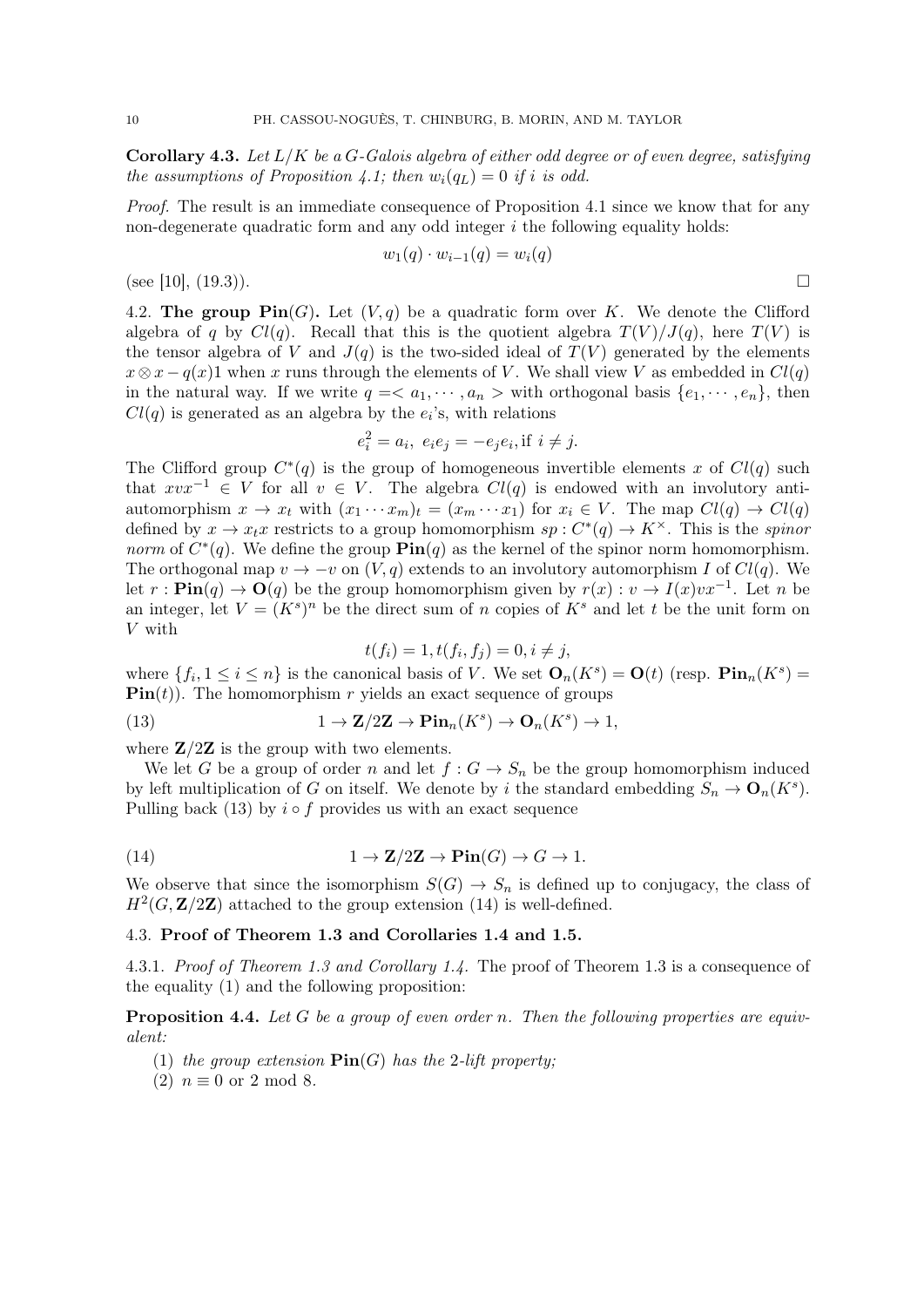*Proof.* Take any element z of order two in G. Then the orbits of the left multiplication by z on  $S_n$  all have order two. So  $z' := f(z)$  is the product of  $n/2$  disjoint transpositions in  $S_n$ . For each transposition  $(i, j)$  of  $S_n$ , we can construct a lift to the Clifford algebra of t by taking  $\varepsilon_{i,j} = (e_i - e_j)/\sqrt{2}$ . One easily checks that each of these belongs to  $\text{Pin}_n(K^s)$  and has square 1. Moreover  $\varepsilon_{i,j}$ , $\varepsilon_{k,l} = -\varepsilon_{k,l}$ ,  $\varepsilon_{i,j}$  whenever  $(i, j)$  and  $(k, l)$  are disjoint transpositions of  $S_n$ . So, by counting how many sign changes occur as we move lifts of transpositions past each other, we see that the square of a lift of z' is the identity if and only if  $\frac{n}{2}(\frac{n}{2}-1) \equiv 0 \mod 4$ . This proves the equivalence.  $\Box$ 

We now return to the proof of the theorem; we let  $L/K$  be a G-Galois algebra of degree  $n, n \equiv 0$  or 2 mod 8 and we assume that G is 2-reduced. By Proposition 4.4 we know that  $\text{Pin}(G)$  has the 2-lift property; since G is 2-reduced, this implies that the group extension (14) is split and so the class  $c<sub>G</sub>$  is trivial. Therefore Theorem 1.3 follows from the equality (1) whereas Corollary 1.4 is a consequence of Theorem 1.3 and Proposition 4.1.  $\Box$ 

**Remarks 1)** One should note that, in order to prove that  $w_2(q_L) = 0$ , [18], the equality (1) can be replaced by a slightly weaker result (see [6], Remark 6.6).

2) Suppose that G is the group  $PSL_2(\mathbb{F}_q)$ ,  $q \equiv 5 \mod 8$ . This is a group of order  $n = \frac{q(q^2-1)}{2}$ with elementary abelian Sylow 2-subgroups. It follows from Theorem 1.2 that  $G$  is 2-reduced. However, since  $n \equiv 4 \mod 8$ , we deduce from Proposition 4.4 that  $\text{Pin}(G)$  does not have the 2lift property and so that (14) is not split. It can be proved in this case that  $\text{Pin}(G) = SL_2(\mathbb{F}_q)$ whose Sylow 2-subgroups are quaternion groups of order 8.

4.3.2. Proof of Corollary 1.5. If  $L/K$  is a G-Galois algebra and S a Sylow 2-subgroup of G, we know that there exists a field extension  $K'/K$  of odd degree, an S-Galois algebra  $M/K'$ and an isomorphism of  $G$ -Galois algebras over  $K'$ 

(15) 
$$
L' := K' \otimes_K L \simeq \text{Ind}_S^G(M)
$$

(see [3], Proposition 2.11). We recall that if  $\Phi_M : G_{K'} \to S$  is the group homomorphism attached to  $M/K'$ , then the composition of  $\Phi_M$  by the canonical injection  $S \to G$  is a group homomorphism attached to  $\text{Ind}_{S}^{G}(M)$ . From (15) we deduce an isometry of quadratic forms  $q_{L'} \simeq m \otimes q_M$  where m is the index of S in G. Since S is a subgroup of H we may consider the H-Galois algebra  $E = \text{Ind}_{S}^{H}(M)$ . As a K'-algebra E is the product of r copies of M where r is the index of S in H. Hence we obtain an isometry of quadratic forms  $q_E \simeq r \otimes q_M$ . Applying Theorem 1.3 to the H-Galois algebra E we obtain that  $w_1(q_E) = w_2(q_E) = 0$ . Since r and m are odd integers, it suffices to apply  $(6)$  to deduce from the triviality of the Hasse-Witt invariants of  $q_E$  in degree 1 and 2 that  $w_1(q_M) = w_2(q_M) = 0$  and so that  $w_1(q_{L'}) = w_2(q_{L'}) = 0$ . The group  $G_{K'}$  is a subgroup of  $G_K$  of odd index, therefore the restriction maps

$$
\text{Res}_{G_{K'}}^{G_K}: H^i(G_K, \mathbf{Z}/2\mathbf{Z}) \to H^i(G_{K'}, \mathbf{Z}/2\mathbf{Z})
$$

are injective. Since  $\text{Res}_{G_{K'}}^{G_K} w_i(q_L) = w_i(q_{L'})$  for each integer i, we conclude that  $w_1(q_L) =$  $w_2(q_L) = 0.$ 

4.4. Further results for Hasse-Witt invariants of the trace form. Let  $L/K$  be a  $G$ -Galois algebra. If G is the direct product of the subgroups  $G_1$  and  $G_2$  we set  $L_1 := L^{G_2}$  and  $L_2 := L^{G_1}$ . Then  $L_1$  and  $L_2$  are respectively  $G_1$  and  $G_2$ -Galois algebras and L and  $L_1 \otimes_K L_2$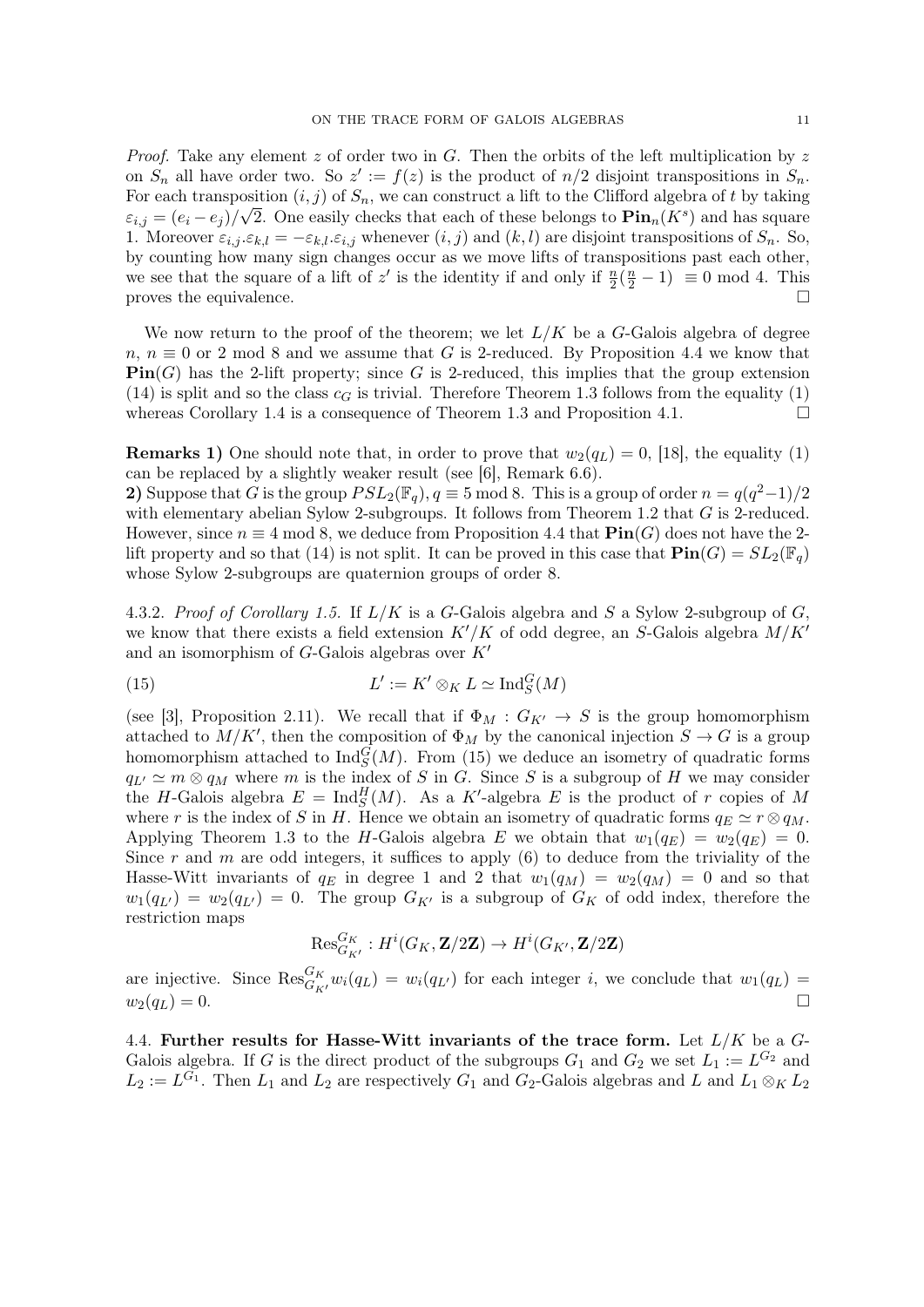are isomorphic K-algebras. This implies an isometry of the K-forms

$$
(16) \t\t\t q_L \simeq q_{L_1} \otimes q_{L_2}.
$$

For the sake of simplicity we set

$$
H(G_K, \mathbf{Z}/2\mathbf{Z})^{\times} = \{1 + a_1 + a_2 \in \bigoplus_{0 \leq i \leq 2} H^i(G_K, \mathbf{Z}/2\mathbf{Z}); a_i \in H^i(G_K, \mathbf{Z}/2\mathbf{Z})\}.
$$

This is an abelian group under the law

$$
(1 + a1 + a2)(1 + b1 + b2) = (1 + (a1 + b1) + (a2 + b2 + (a1)(b1)).
$$

For a form q we set  $w(q) := 1 + w_1(q) + w_2(q) \in H(G_K, \mathbf{Z}/2\mathbf{Z})^{\times}$ . We recall that  $w(q_1 \oplus q_2) =$  $w(q_1)w(q_2)$ .

**Proposition 4.5.** Let  $L/K$  be a G-Galois algebra and let S be a Sylow 2-subgroup of G. We assume that S is the direct product of non-trivial subgroups  $G_1$  and  $G_2$  and that either  $G_1$  or  $G_2$  is non-cyclic. Then one has the equalities:

$$
w_1(q_L) = w_2(q_L) = 0.
$$

Proof. By using once again [3] Proposition 2.1.1 it is easy to check that we may assume that  $G = S$ . Suppose that  $G_2$  is a non-cyclic group of order n. By (16) we have an isometry of quadratic forms  $q_L \simeq q_{L_1} \otimes q_{L_2}$ . After choosing a diagonalisation  $\langle a_1, \dots, a_r \rangle$  of  $q_{L_1}$ , we obtain an isometry

(17) 
$$
q_L \simeq \bigoplus_{1 \leq i \leq r} \langle a_i \rangle \otimes q_{L_2}.
$$

By [4] Proposition 1.1 we know that

$$
(18) \quad w(qL2\) = 1 + n\(a\) + w1\(qL2\) + {n \choose 2}\(a\) \cdot \(a\) + \(n - 1\)\(a\) \cdot w1\(qL2\) + w2\(qL2\)
$$

for any element  $a \in K^{\times}$ . Therefore, since  $n \equiv 0 \mod 4$  and  $G_2$  is non-cyclic, it follows from (18) that  $w(< a_i > \otimes q_{L_2}) = 1 + w_2(q_{L_2})$  for each integer *i*. Therefore  $w(q_L) = (1 + w_2(q_{L_2}))^r =$ 1 since r is a power of 2.

Corollary 4.6. Let  $L/K$  be a G-Galois algebra and let S be a Sylow 2-subgroup of G. We assume that S is a non-metacyclic abelian group. Then one has the equalities

$$
w_1(q_L) = w_2(q_L) = 0.
$$

Proof. Since S is abelian it has a canonical decomposition into a product of cyclic groups. Since S is non-metacyclic the decomposition of S contains at least three factors. Therefore  $S$ satisfies the hypotheses of Proposition 4.5.

When the group G is abelian it decomposes into a direct product  $S \times S'$  where S is the Sylow 2-subgroup of G and S' is of odd order m say. Since S' is of odd order,  $q_{L^S} \simeq < 1, \cdots, 1 >$ by [2] and so  $q_L$  is isomomorphic to  $m \otimes q_E$  where E is the S-Galois algebra  $L^{S'}$ . We assume that S is of order  $2^r$ , with  $r \geq 3$ , (for  $r \leq 2$  the form  $q_L$  has been described in [3] Section 6.1). If S is either cyclic or equal to a direct product of  $s \geq 3$  non-trivial cyclic groups we have computed the Hasse-Witt invariants  $w_1(q_L)$  and  $w_2(q_L)$  (see Theorem 1.3 and Proposition 4.5). We now assume that S is product of two cyclic groups. We know that  $w_1(q_L) = 0$ ; our aim is now to compute  $w_2(q_L)$ . In general we observe that S is not 2-reduced in this case (see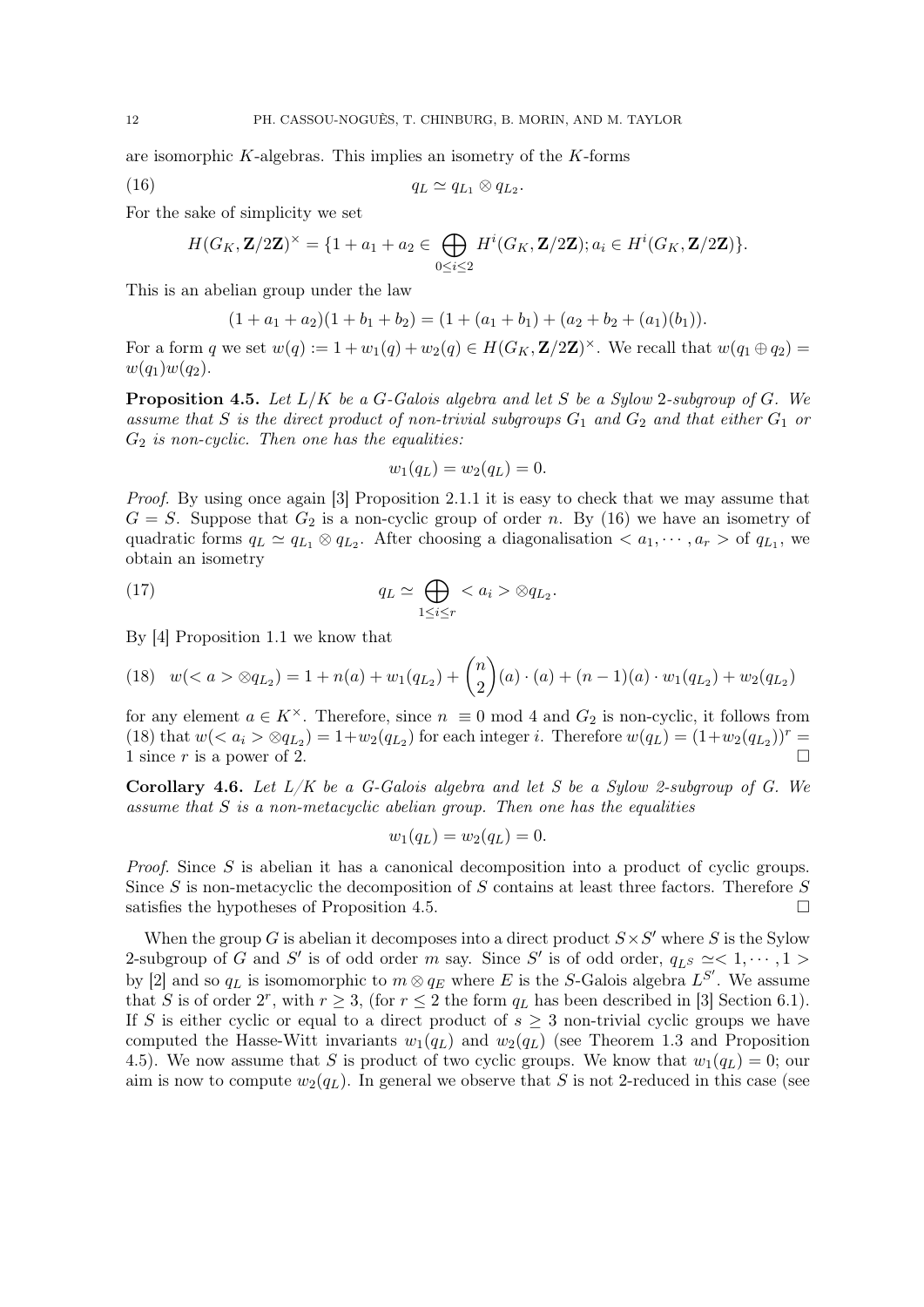Section 3.3, Remarks 3)). We write  $S = S_1 \times S_2$  where  $S_i$  is of order  $2^{r_i}$  for  $i \in \{1,2\}$  and  $r_1 \geq 1, r_2 \geq 2$ . We set  $E_1 = E^{S_2}, E_2 = E^{S_1}$  and we denote by  $d_i$  the discriminant  $d_{E_i/K}$ .

**Proposition 4.7.** Let G be an abelian group and let  $L/K$  be a G-Galois algebra. We assume that the Sylow 2-subgroup  $S$  of  $G$  is a product of two non-trivial cyclic groups. Then we have:

- (1)  $w_2(q_L) = (d_1d_2, d_2)$  if S has a direct factor of order 2;
- (2)  $w_2(q_L) = (d_1, d_2)$  otherwise.

*Proof.* Since E is a S-Galois algebra and S is non-cyclic we know that  $w(q_E) = 1 + w_2(q_E)$ . Since  $q_L$  is isometric to  $m \otimes q_E$ , then  $w(q_L) = w(q_E)^m = (1 + w_2(q_E))^m$  and so, since m is odd, we conclude that  $w_2(q_L) = w_2(q_E)$ . From the isomorphism of algebras  $E \simeq E_1 \otimes_K E_2$ we deduce the isometry of forms  $q_E \simeq q_{E_1} \otimes q_{E_2}$ . If S has a direct factor of order 2, then  $q_{E_1}$ is of rank 2 and  $q_{E_2}$  is of rank  $2^r, r \geq 2$ . We choose a diagonalisation  $\lt a_1, a_2 > \text{of } q_{E_1}$ . Using (18), we obtain that

(19) 
$$
w(q_E) = \prod_{1 \leq i \leq 2} (1 + d_2 + ((a_i) \cdot d_2 + w_2(q_{E_2})),
$$

and therefore that  $w(q_E) = 1 + (d_1 d_2, d_2)$ . We now suppose that  $S_1$  is of order  $2^s$  with  $s \geq 2$ . Then, for  $1 \leq i \leq 2^{s-1}$ , we can choose elements  $a_i$  and  $b_i$  in  $K^{\times}$  such that

$$
q_{E_1} = \bigoplus_{1 \le i \le 2^{s-1}} .
$$

Therefore one has:

(20) 
$$
w(q_E) = \prod_{1 \le i \le 2^{s-1}} w( \otimes q_{E_2}) = \prod_{1 \le i \le 2^{s-1}} (1 + (d_1(i)d_2, d_2))
$$

with  $d_1(i) = a_i b_i$ . It follows from (20) that

$$
w(q_E) = 1 + (2^{s-1}(d_2, d_2) + \sum_{1 \le i \le 2^{s-1}} (d_1(i), d_2)) = 1 + (d_1, d_2)
$$

as required.  $\Box$ 

#### 5. Global fields

In this section  $K$  is either a global field of characteristic different from 2 or a number field.

5.1. Proof of Corollaries 1.6, 1.7, 1.8 and 1.9. We first observe that Corollary 1.8 is an immediate consequence of Corollary 1.7. We let G be a group of order n; we denote by  $S$  a Sylow 2-subgroup of G. We consider a G-Galois algebra  $L/K$  of degree n. For a place v of K and a quadratic form r over K we let  $r_v$  be the extended form  $K_v \otimes_K r$ . For any place v of K we know that  $w_i(q_{L,v})$  is the image of  $w_i(q_L)$  by the restriction map induced by the injection  $G_{K_v} \to G_K$ .

We first assume that the group S is non-cyclic. Let us denote by t the unit form  $X_1^2 + ... + X_n^2$ over  $K$ . For each place  $v$  of  $K$  it follows from Corollary 1.4 that

$$
w_i(q_{L,v}) = w_i(t_v) = 0, \ i \in \{1, 2\}
$$

so that  $q_{L,v}$  and  $t_v$  are isometric as forms over the local field  $K_v$  for any non-archimedean place. Since any place of a global function field is non-archimedean, using Hasse-Minkowski Theorem, we conclude that the trace form  $q_L$  is isometric to t and Corollary 1.6 i) is proved.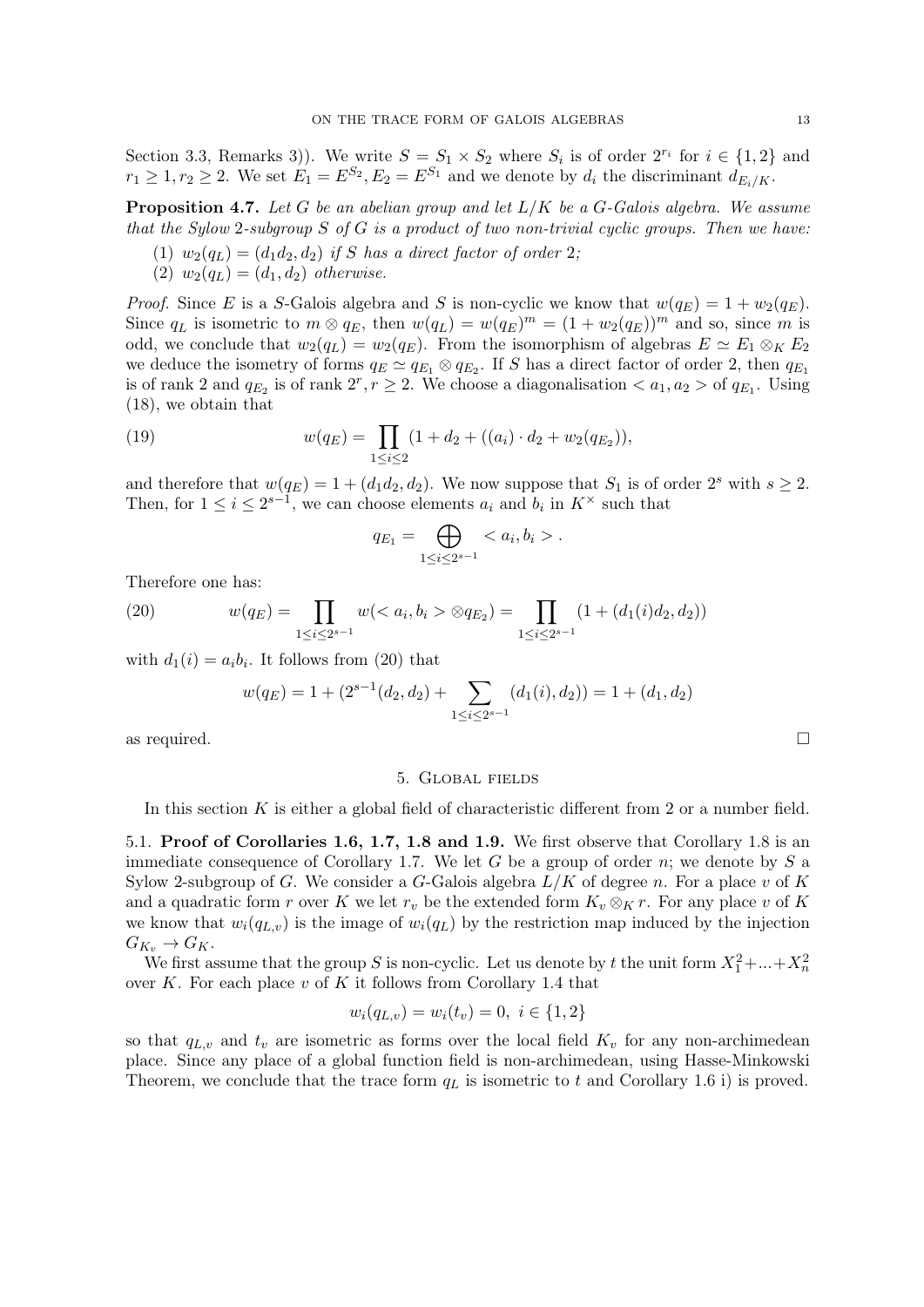Suppose now that K is a number field. Let  $v$  be an archimedean place. If  $v$  is complex, the forms  $q_{L,v}$  and  $t_v$  are isometric over **C** because they have the same rank. We now assume that v is real. If  $\sigma(L_v)$  is trivial then  $L_v/K_v$  is completely split and so  $q_{L,v} \simeq t_v$ . If  $\sigma(L_v)$  is non-trivial, then  $L_v$  is isomorphic as a  $K_v$ -algebra to a product of  $n/2$  copies of C. The trace form of  $\mathbf{C}/\mathbf{R}$  is isometric to  $< 1, -1 >$  and thus  $q_{L,v}$  is isometric to  $n/2$  copies of  $< 1, -1 >$ . Since  $q_L$  is isometric to t if and only if  $q_{L,v} \simeq t_v$  for any place v of K, then we conclude that  $L/K$  has a self-dual basis if and only if  $\sigma(L_v) = 1$  for any real place. This proves Corollary 1.7.

For  $K = \mathbf{Q}$  there exists a unique non-archimedean place  $v_{\infty}$ . If  $L/\mathbf{Q}$  is totally real then  $\sigma(L_{v_{\infty}}) = 1$  and so it follows from Corollary 1.7 that  $q_L \simeq < 1, \cdots, 1 >$ . Suppose now that  $L/\mathbf{Q}$  is totally imaginary. We denote by r the **Q**-quadratic form  $(n/2) \otimes < 1, -1 >$ . Since  $n \equiv 0 \mod 8$ , using (6), we check that  $w_1(r) = w_2(r) = 0$ , and therefore, using Corollary 1.4, we deduce that  $w_i(q_L) = w_i(r)$  for  $i \in \{1,2\}$ . Moreover since  $\sigma(L_{v_\infty}) \neq 1$ , then  $q_{L,v_\infty}$ is isometric to  $(n/2) \otimes \langle 1, -1 \rangle$  as **R**-forms. We conclude that  $q_L$  and r having the same Hasse-Witt invariants in degree 1 and 2 and having the same signature are isometric. Hence Corollary 1.9 (1) and (2) are proved.

We now assume that the group S is cyclic. When K is a global function field or is equal to Q, we let s be the quadratic form  $\langle 2, 2d_{L/K}, 1, \cdots, 1 \rangle$ . One easily checks that  $w_i(q_L)$  $w_i(s)$  for  $i \in \{1,2\}$ . If  $K = \mathbf{Q}$  and L is totally real, then the forms  $q_L$  and s have the same signature. We conclude that  $q \simeq s$  when K is either a function field or when  $L/\mathbf{Q}$  is totally real. This completes the proof of Corollary 1.6 and proves Corollary 1.9 iii). Setting  $s' = (\frac{n}{2} - 1) \otimes 1, -1 > \oplus 1 \cdot (-1)^{(\frac{n}{2} - 1)} 2, 2d_L > 0$ , we complete the proof of Corollary 1.9 by hand checking the equalities of the signatures and the Hasse-Witt invariants in degree 1 and 2 of the forms  $q_L$  and  $s^\prime$ .

5.2. Proof of Proposition 1.11. We use the notation of Section 2.1. By a local field we mean a field, complete with respect to a fixed discrete valuation, that has a perfect residue field of positive characteristic .

**Lemma 5.1.** Let  $K$  be a local field with residual characteristic different from 2 and let  $G$  be a finite group with non-metacyclic Sylow 2-subgroups. Then the trace form of any G-Galois algebra over  $K$  is isometric to the unit form.

*Proof.* Let  $L/K$  be a G-Galois algebra,  $\chi \in \text{Hom}^{alg}(L, K^s)$  and  $\Phi_L: G_K \to G$  be the morphism attached to L. We set  $H = \text{Im}(\Phi_L)$ . Since G is non-cyclic we know from Proposition 4.1 that  $w_1(q_L) = 0$ . Moreover, it follows from (6) that  $w_2(q_L) = {m \choose 2} w_1(q_E) \cdot w_1(q_E) + m w_2(q_E)$ , where E denotes the subfield  $\chi(L)$  of  $K^s$  and m is the index of H in G. Let S be the Sylow 2-subgroup of  $H$ . Since the residual characteristic of  $K$  is different from 2, the extension  $E/E^S$  is at most tamely ramified and so S is metacyclic (see [17], Chapter IV). Let S' be a Sylow 2-subgroup of G containing S and let  $2^r$  be the index of S in  $S'$ . The integer  $2^r$  divides m and  $r \geq 1$  since S' is not metacyclic. If S is not cyclic it follows from Proposition 4.1 that  $w_1(q_E) = 0$  and so that  $w_2(q_E) = 0$  since m is even by hypothesis. If now S is cyclic, since S' is not metacyclic, then necessarily  $r \geq 2$  and so  $\binom{m}{2}$  is even and once again  $w_2(q_L) = 0$ . We conclude that, if n denotes the degree of  $L/K$ , the form  $q_L$  and the unit form of rank n having the same Hasse-Witt invariants in degree 1 and 2 are isometric.  $\Box$ 

Suppose now that  $L$  is a  $G$ -Galois algebra over  $K$  with non-metacyclic Sylow 2-subgroups. If K is a global function field of characteristic different from 2, following the proof of Corollary 1.6, we deduce from Lemma 5.1 that  $q_L$  and the unit form t are locally isometric at every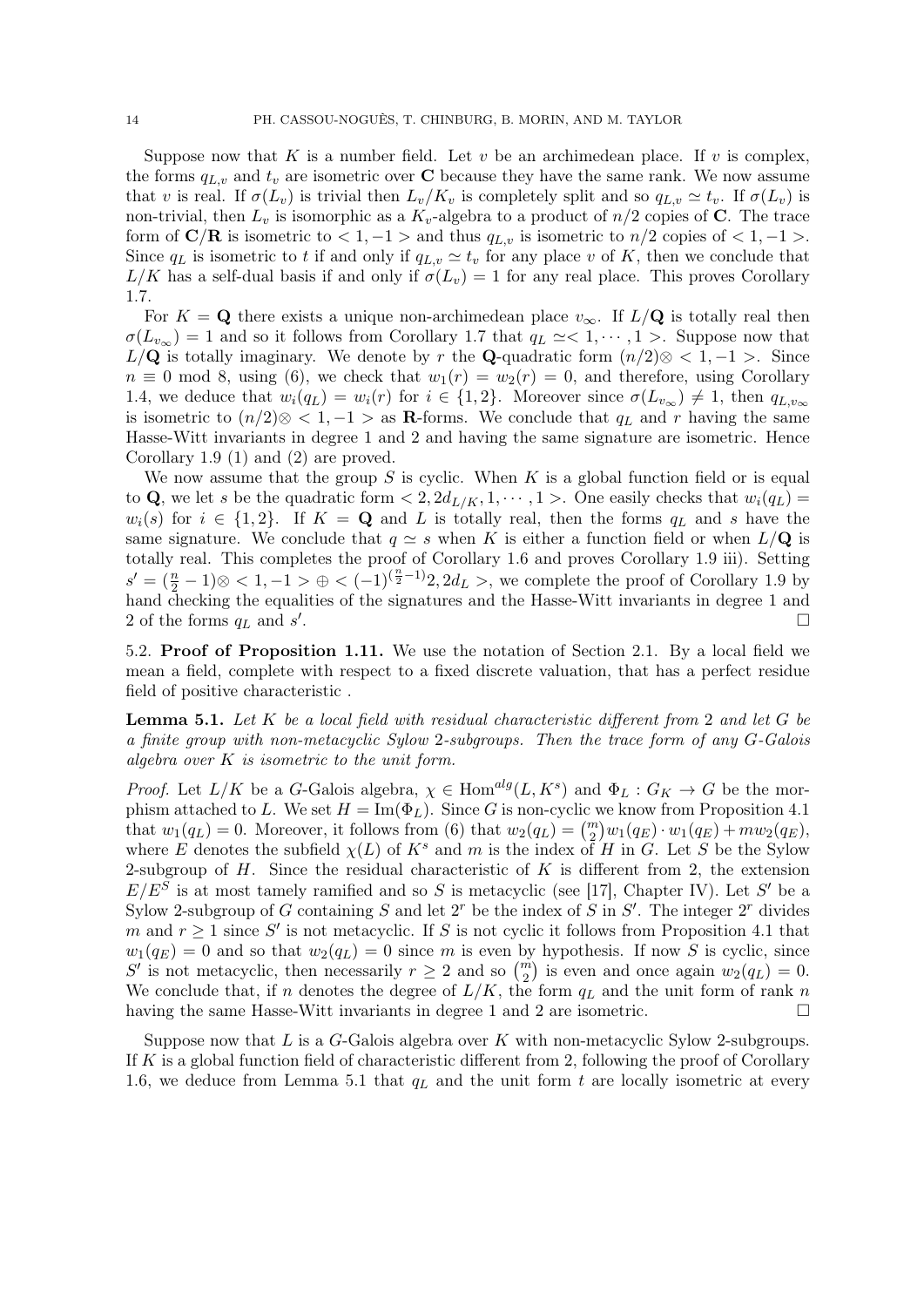place v of K and so we conclude that they are globally isometric. Similarly, when  $K = \mathbf{Q}$ , we deduce that  $q_L$  and the unit form are locally isometric at every place  $v \neq 2$ . Using Hasse reciprocity law we conclude that the same is true at  $v = 2$  and therefore that  $q_L$  and t are isometric.

### 6. Trace form of Galois covers of a scheme

Our goal is to use the results of the previous sections on group extensions and group cohomology in a geometric set-up, namely when we replace the base field  $K$  by a connected scheme Y in which 2 is invertible and the Galois G-algebra  $L/K$  by a Galois G-cover  $X \to Y$ . This can be done thanks to the generalisation of Serre's comparison formula for étale covers of schemes obtained by Kahn, Esnault and Viehweg in [9], Theorem 2.3.

We fix a connected scheme  $Y$  in which  $2$  is invertible. We recall that a symmetric bundle over Y is given by  $(V, q)$  where V is a locally free  $\mathcal{O}_Y$ -module and

$$
q:V\otimes_{\mathcal{O}_Y}V\to \mathcal{O}_Y
$$

is a symmetric morphism of  $\mathcal{O}_Y$ -modules. Let  $V^{\vee}$  be the dual of V. The form q induces a morphism  $\varphi_q: V \to V^{\vee}$  of  $\mathcal{O}_Y$ -modules; we assume that  $\varphi_q$  is an isomorphism. In this section we consider symmetric bundles attached to finite étale covers of  $Y$ . More precisely if  $\pi : X \to Y$  is a finite étale cover we denote by  $(V_X, q_X)$  the symmetric bundle where  $V_X = \pi_*(\mathcal{O}_X)$  and

$$
q_X: V_X \otimes_{\mathcal{O}_Y} V_X \to \mathcal{O}_Y
$$

is defined over any affine open subcheme  $Spec(A) \subseteq Y$  by

$$
(x, y) \to \text{Tr}_{B/A}(xy), \forall x, y \in B
$$

where  $Spec(B) = \pi^{-1}(Spec(A))$ . For any symmetric bundle  $(V, q)$  and any integer  $m \ge 1$ one can define the m-th Hasse-Witt invariant of  $q$  as an element of the étale cohomology group  $H_{et}^{m}(Y, \mathbf{Z}/2\mathbf{Z})$  (see [9] Section 1 or [6] Section 4.5); indeed when  $Y = \text{Spec}(K)$  and  $X = \text{Spec}(L)$ , where  $L/K$  is a finite separable algebra, then  $q_X$  is defined by the trace form  $q_L$  of  $L/K$  and the Hasse-Witt invariants of  $q_X$  coincide with the Hasse-Witt invariants of  $q_L$ introduced in Section 2.2.

Let  $\pi_1(Y, \overline{y})$  be the fundamental group of Y based at some geometric point  $\overline{y}$ . We consider a finite group G and a finite étale Galois cover  $\pi : X \to Y$  of group  $G = \text{Aut}_Y(X)$ . Hence the finite set  $\text{Hom}_Y(\overline{y}, X)$  is endowed on the one hand with a simply transitive action of G, induced by the action of G on X, and on the other hand with a continuous action of  $\pi_1(Y, \overline{y})$ . Following the lines of Section 2.1, the choice of a point  $\chi \in \text{Hom}_Y(\overline{y}, X)$  gives a surjective group homomorphism  $\Phi_X : \pi_1(Y, \overline{y}) \to G$ , which does not depend on  $\chi$  up to conjugacy. By composition with  $f: G \to S_n$ , we obtain a group homomorphism  $\pi_1(Y, \overline{y}) \to S_n$ . Let  $K<sup>s</sup>$  be a separable closure of the residue field of some point of Y. We obtain an orthogonal representation

$$
\rho_X : \pi_1(Y, \overline{y}) \to G \to S_n \to \mathbf{O}_n(K^s)
$$

by composing  $f \circ \Phi_X$  with the standard embedding  $i : S_n \to \mathbf{O}_n(K^s)$ . We can now associate cohomological invariants to the orthogonal representation  $\rho_X$ . The first class  $w_1(\rho_X)$  is the group homomorphism det  $\circ \rho \in H^1(\pi_1(Y,\overline{y}), \mathbf{Z}/2\mathbf{Z})$ . The second class  $w_2(\rho_X)$  is defined as the pull-back by  $\rho_X$  of the group extension (13), Section 4.2. It follows from the definition of  $\rho_X$  that  $w_2(\rho_X) = \Phi_X^*(c_G)$  where  $c_G \in H^2(G, \mathbf{Z}/2\mathbf{Z})$  is defined by the group extension

$$
1 \to \mathbf{Z}/2\mathbf{Z} \to \mathbf{Pin}(G) \to G \to 1
$$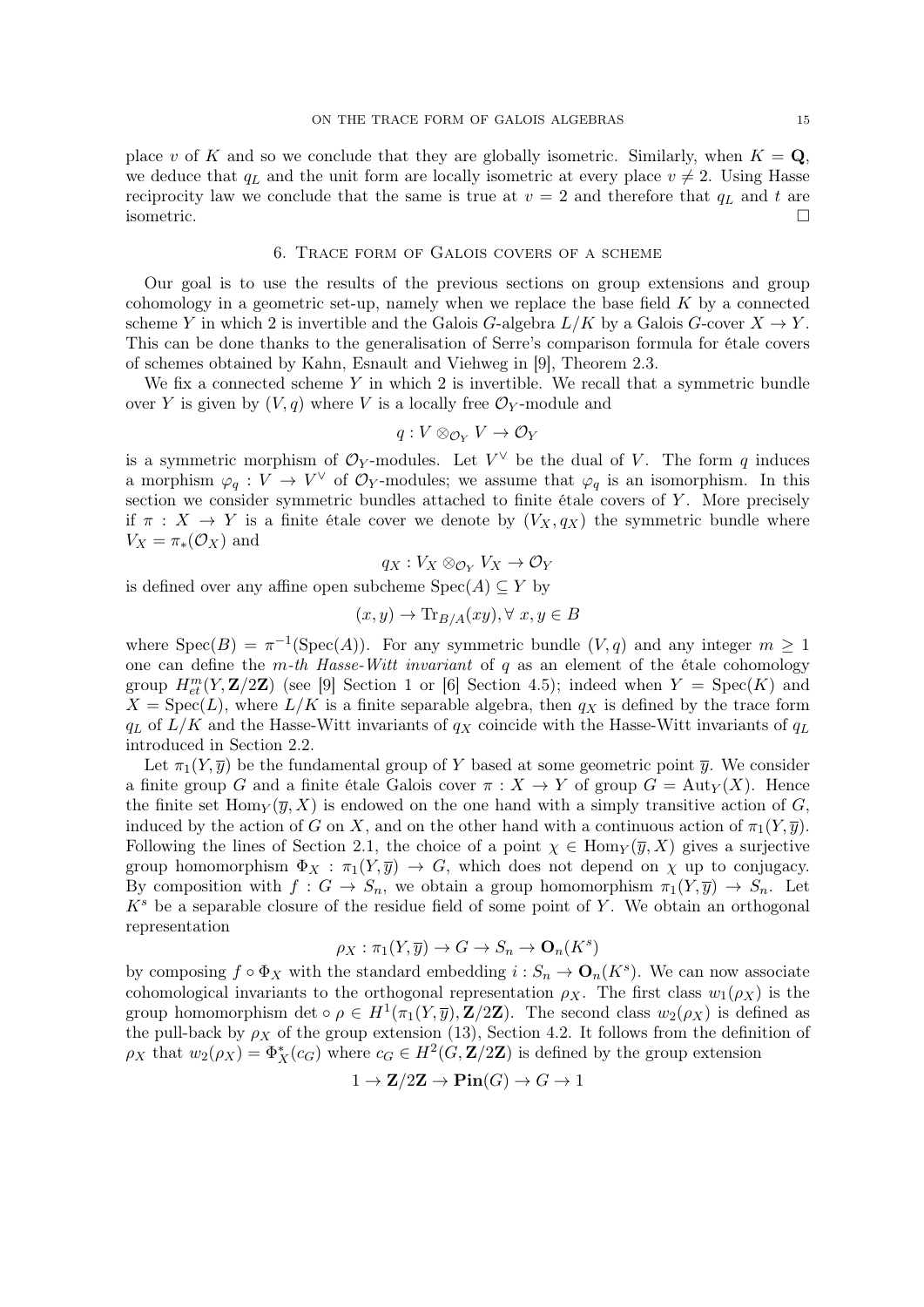introduced in (14), Section 4.2. Finally we define  $w_i(\pi) \in H^i_{et}(Y, \mathbf{Z}/2\mathbf{Z}), i \in \{1,2\}$ , as the image of  $w_i(\rho_X)$  by the canonical group homomorphism can:  $H^i(\pi_1(Y,\overline{y}),\mathbf{Z}/2\mathbf{Z}) \to$  $H^i_{et}(Y, \mathbf{Z}/2\mathbf{Z})$ . We note that can is an isomorphism for  $i = 1$  and an injective morphism for  $i = 2$ . Moreover  $w_i(\pi)$  does not depend of the choice of the geometric point  $\overline{y}$ .

For any unit  $a \in \Gamma(Y, \mathbf{G}_m)$  we denote by  $(a) \in H^1_{et}(Y, \mathbf{Z}/2\mathbf{Z})$  the image of a by the boundary map associated to the Kummer exact sequence of etales sheaves

$$
0 \longrightarrow Z/2Z \longrightarrow G_m \stackrel{2}{\longrightarrow} G_m \longrightarrow 0.
$$

Theorem 1.3 and Corollary 1.4 can be generalised as follows:

**Theorem 6.1.** Let G be a 2-reduced group of order n,  $n \equiv 0$  or 2 mod 8. Then for any  $G$ -Galois cover  $\pi : X \to Y$  over Y one has:

$$
w_2(q_X) = (2) \cdot w_1(\pi).
$$

Moreover if the Sylow 2-subgroups of G are non-cyclic. Then

$$
w_1(q_X) = w_2(q_X) = 0.
$$

*Proof.* We consider the orthogonal representation  $\rho_X : \pi_1(Y, \overline{y}) \to \mathbf{O}_n(K^s)$  attached to  $\pi$ :  $X \to Y$ . Since the group G is 2-reduced it follows from Proposition 4.4 that the class  $c_G$  is trivial and so that  $w_2(\rho_X) = \Phi_X^*(c_G) = 0$ . Moreover if the Sylow 2-subgroups of G are noncyclic we know from Lemma 4.2 that  $\text{Im}(f)$  is contained in  $A_n$  and therefore that  $w_1(\rho_X) = 0$ . We deduce from [9] Theorem 2.3 the following equalities:

(21) 
$$
w_1(q_X) = w_1(\pi)
$$
 and  $w_2(q_X) = w_2(\pi) + (2) \cdot w_1(\pi)$ .

Therefore the theorem follows immediately from (21) and the equalities  $w_i(\pi) = can(w_i(\rho_X)).$ Ó

#### **REFERENCES**

- [1] Adem, A., Milgram, R. J.: Cohomology of finite groups. Grundelehren der Mathematischen Wissenschaften, 309, Springer-Verlag, Berlin, 1994.
- [2] Bayer-Fluckiger, E., Lenstra, H.W.: Forms in odd degree extensions and self-dual normal bases. Amer. J. Math. 112 (1990), no.3, 359-373.
- [3] Bayer-Fluckiger, E., Serre, J.P.: Torsions quadratiques et bases normales autoduales. Amer. J. Math. 116 (1994), 1-64.
- [4] Berhuy, G.: Calculs des classes de Stiefel-Whitney des formes de Pfister. Séminaire de Théorie des Nombres de Besancon (1996/1997-1997/1998).
- [5] Carlson, J., Townsley, L.,Valeri-Elizondo, L., Zhang, M.:Cohomology rings of finite groups. With an appendix: Calculations of cohomology rings of groups of order dividing 64. Algebras and Applications, 3. Kluwer Academic Publishers, 2003.
- [6] Cassou-Noguès, Ph., Chinburg, T., Morin, B., Taylor, M.J.: The classifying topos of a group scheme and invariants of symmetric bundles. Proc. Lond. Math. Soc. (3) 109 (2014), no.5, 1093-1136.
- [7] Conner, P. E., Perlis, R.: A survey of trace forms of algebraic number fields. Series in Pure Mathematics, 2. World Scientific Publishing Co., Singapore, 1984.
- [8] Drees, C., Epkenhans, M., Krüskemper, M.: On the computation of the trace form of some Galois extensions. J. of Algebra 192 (1997), 209-234.
- [9] H. Esnault, B. Khan, E. Vieweg: Coverings with odd ramification and Stiefel-Whitney classes, J. reine angew. Math. 441 (1993), 145-188.
- [10] Garibaldi, S., Merkurjev, A., Serre, J.P.: Cohomological invariants in Galois cohomology. University Lecture Series, 28. American Mathematical Society, Providence, RI, 2003.
- [11] Maurer, D.: Invariants of the trace form of a number field. Linear and Multilinear Algebra 6 (1978/1979), 33-36.